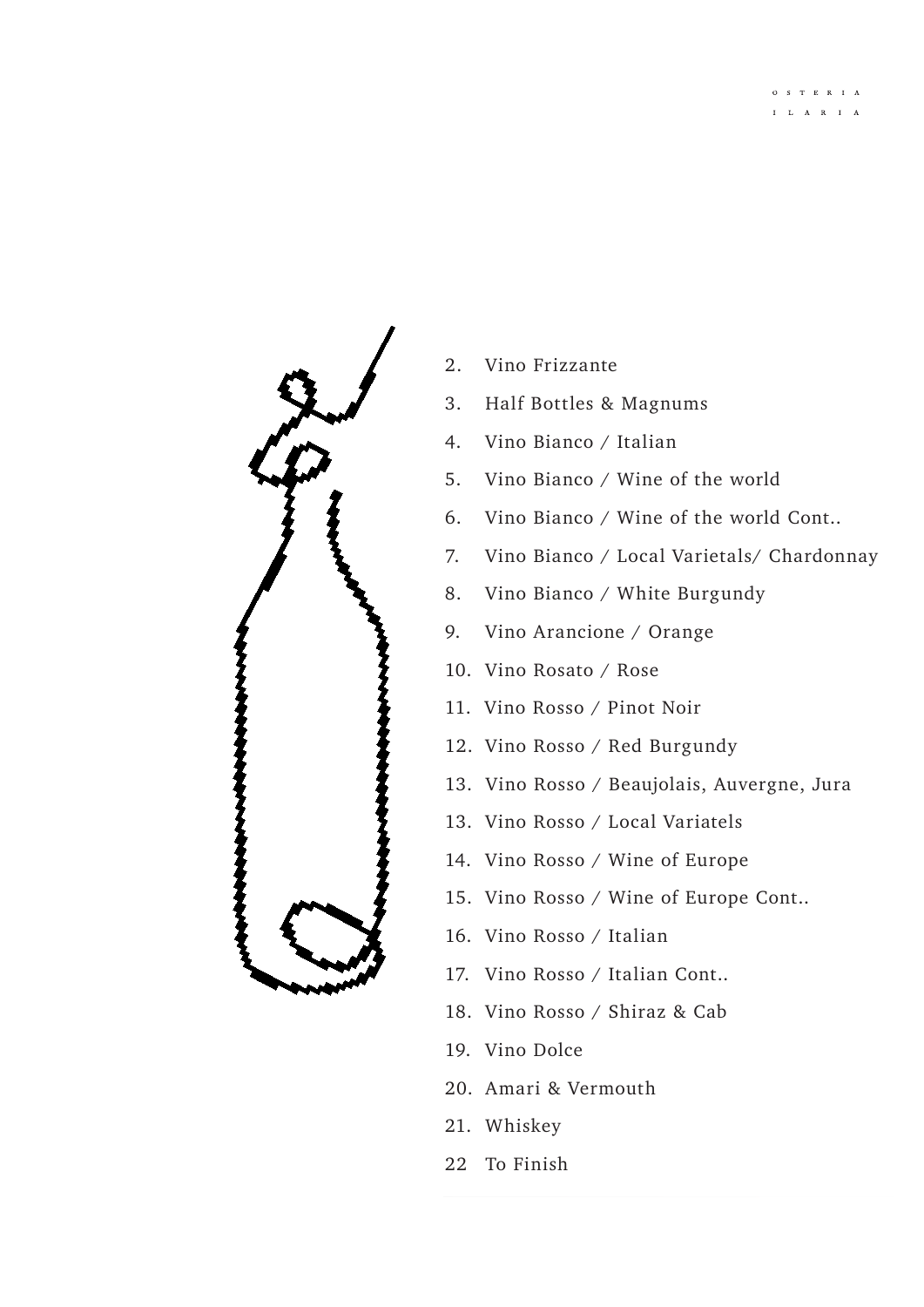### **/ Vino Frizzante /**

#### / Pet Nat / Btl.

 $\begin{array}{cccccc} \text{O} & \text{S} & \text{T} & \text{E} & \text{R} & \text{I} & \text{A} \end{array}$ 

| 2021 Dilworth & Allain 'Coup de Foudre' Pinot Noir bl.  | Macedon Ranges, Vic | 72  |
|---------------------------------------------------------|---------------------|-----|
| 2017 Les Caves des Nomades 'Pet Fakir' Merlot bl. [NAT] | Banyuls, Fr         | 145 |
| 2017 Microbio 'Nieva York' Verdejo [NAT]                | Segovia, Sp         | 125 |

#### **/ Frizzante /**

| <b>NV</b>              | Garagiste 'Cuvee de Coeur' Pinot Noir                             | Mornington, Vic    | 96  |
|------------------------|-------------------------------------------------------------------|--------------------|-----|
| 2019                   | Furlan 'Extra Brut' Glera                                         | Prosecco, It       | 68  |
| <b>NV</b>              | Costadilla Glera Pinot Noir [NAT]                                 | Veneto, It         | 87  |
| <b>NV</b>              | Radice 'Paltrinieri' Lambrusco [NAT]                              | Emilia-Romagna, It | 66  |
| <b>NV</b>              | Domaine Rolet 'Cremant du Jura' Chardonnay bl. [ORG]              | Jura, Fr           | 95  |
| <b>NV</b>              | Jo Landron 'Atmospheres' Folle Blanche, Pinot Noir [BIO]          | Loire Valley, Fr   | 110 |
| 2013                   | Gusbourne Estate 'Reserve' Brut Pinot Noir bl.                    | Kent, U.K          | 165 |
| $\mathbf{N}\mathbf{V}$ | Jerome Prevost 'La Closerie' Les Beguines Pinot Meunier bl.       | Champagne, Fr      | 340 |
| <b>NV</b>              | David Leclapart 'L'Artiste' Chardonnay, [ORG] [BIO]               | Champagne, Fr      | 380 |
| <b>NV</b>              | Pierre Paillard 'Les Parcelles' Bouzy Grand Cru Chardonnay bl.    | Champagne, Fr      | 155 |
| <b>NV</b>              | Egly Ouriet 'Brut Tradition' Pinot Noir bl.                       | Champagne, Fr      | 295 |
| <b>NV</b>              | Egly Ouriet 'Blanc de Noirs' Pinot Noir                           | Champagne, Fr      | 560 |
| <b>NV</b>              | Pol Roger 'Brut Reserve' Pinot Noir bl.                           | Champagne, Fr      | 168 |
| <b>NV</b>              | Etienne Calsac 'L'Echappee Belle' Blanc de Blanc Chardonnay [ORG] | Champagne, Fr      | 172 |
| <b>NV</b>              | Jacquesson '744' Chardonnay bl. [ORG]                             | Champagne, Fr      | 220 |
| <b>NV</b>              | Ulysse Collin 'Les Maillons' Blanc de Noirs Pinot Noir            | Champagne, Fr      | 295 |
| 2010                   | Pierre Peters 'Les Chetillons' Chardonnay [ORG]                   | Champagne, Fr      | 410 |
| 2002                   | Piper-Heidsieck 'Rare' Chardonnay bl.                             | Champagne, Fr      | 412 |
| <b>NV</b>              | Vouette & Sorbee 'Saignee de Sorbee' Rose Pinot Noir [ORG] [BIO]  | Champagne, Fr      | 408 |
| <b>NV</b>              | Ulysse Collin 'Les Maillons' Rose de Saignee Pinot Noir           | Champagne, Fr      | 286 |
| <b>NV</b>              | <b>Egly Ouriet Rose Pinot Noir</b>                                | Champagne, Fr      | 396 |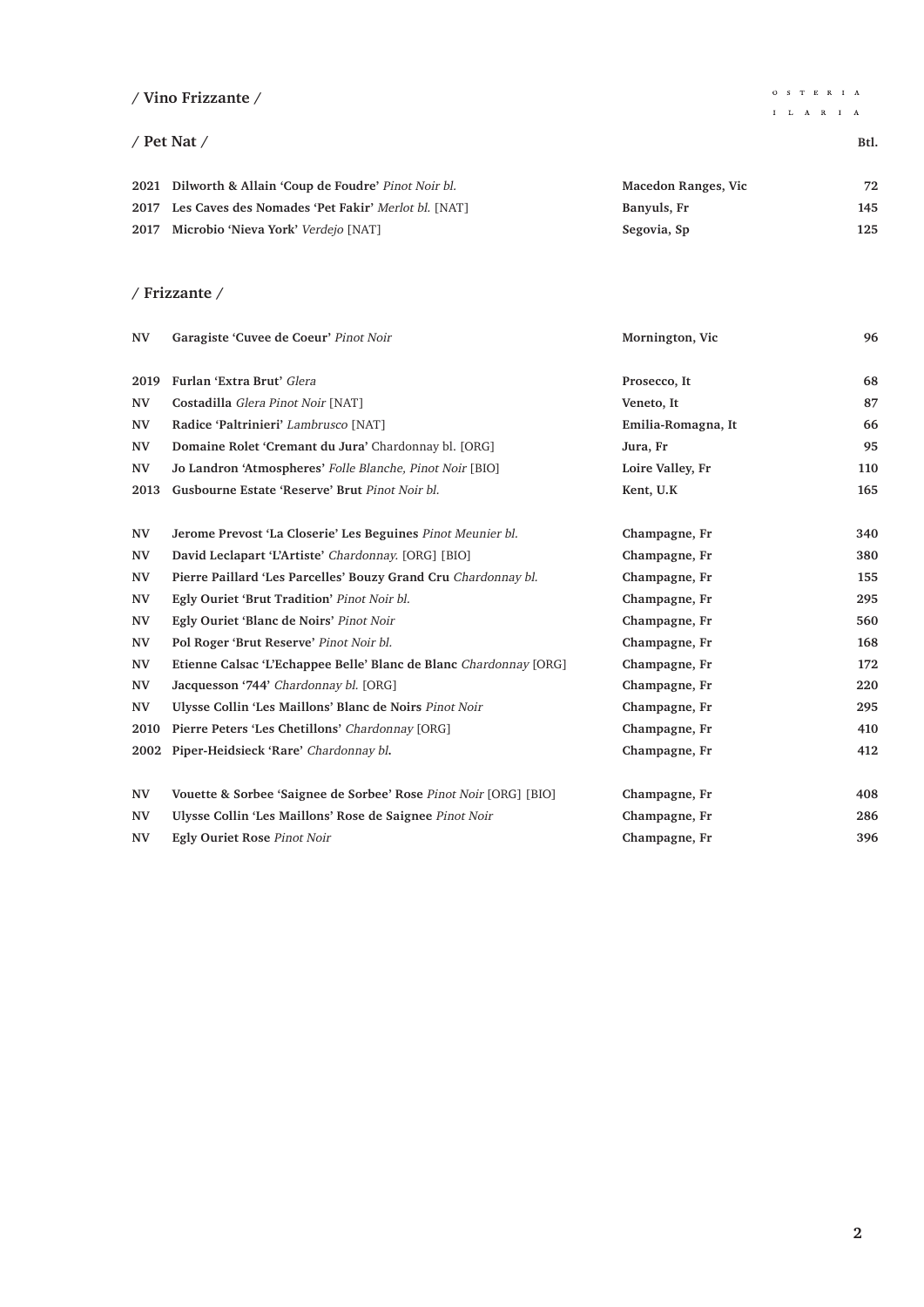## **/ Half Bottles /**

 $\begin{array}{ccccccccc}\bullet\;&\; s &\; \tau &\; \text{E} &\;\text{R} &\; \text{I} &\; \text{A}\end{array}$ 

# $\begin{array}{ccccccccc}\n\textbf{I} & \textbf{L} & \textbf{A} & \textbf{R} & \textbf{I} & \textbf{A}\n\end{array}$

|      |                                                                     |                   | 375ml |
|------|---------------------------------------------------------------------|-------------------|-------|
|      | 2019 Robert Weil Trocken Riesling                                   | Rheinhessen, Ger  | 72    |
|      | 2007 Baumard 'Clos de Saint Yves' Savennieres Chenin Blanc          | Loire Valley, Fr  | 88    |
|      | 2020 Domaine des Hates Chablis Chardonnay                           | Burgundy, Fr      | 70    |
|      | 2016 Bonneau du Martray Corton-Charlemagne Grand Cru Chardonnay     | Burgundy, Fr      | 415   |
| 2019 | Domaine Tempier Rose Mouvedre bl.                                   | Bandol, Fr        | 90    |
|      | 2018 David Duband Gevrey-Chambertin Pinot Noir                      | Burgundy, Fr      | 210   |
| 2014 | Jean Grivot 'Clos De Vougeot' Grand Cru Pinot Noir                  | Burgundy, Fr      | 365   |
| 2015 | Monte Roncá Amarone Corvina bl.                                     | Valpolicella, It  | 103   |
|      | 2016 Boscarelli 'Vino Nobile di Montepulciano' Sangiovese bl. [ORG] | Montepulciano, It | 138   |
|      | 2015 Segla Margaux Cabernet bl.                                     | Bordeaux, Fr      | 145   |

## **/ Magnums /**

|      | <b>2011</b> Pierre Peters 'Les Chetillons' Chardonnay [ORG]               | Champagne, Fr             | 890 |
|------|---------------------------------------------------------------------------|---------------------------|-----|
| 2017 | Egon Müller 'Scharzhofberger' Kabinett Riesling [ORG]                     | Mosel, Ger                | 480 |
| 2017 | Thibaud Boudignon 'a Francois' Savennieres Chenin Blanc [NAT]             | Loire Valley, Fr          | 350 |
| 2018 | Anne Boisson Aligote                                                      | Burgundy, Fr              | 325 |
|      | 2000 Domaine Rolet 'Tradition' Chardonnay bl.                             | Arbois, Jura, Fr          | 270 |
| 2015 | Foradori 'Fuoripista' Pinot Grigio [ORG]                                  | Dolomites, It             | 335 |
| 2001 | Gravner 'An' Ribolla Gialla [NAT]                                         | Friuli-Venezia Giulia, It | 495 |
| 2011 | Radikon Ribolla Gialla [ORG] [NAT]                                        | Friuli-Venezia Giulia, It | 297 |
|      | 2006 Radikon 'Fuori dal Tempo' Chardonnay, Sauvignon Blanc [ORG] [NAT]    | Friuli-Venezia Giulia, It | 516 |
|      |                                                                           |                           |     |
| 2020 | <b>Chapuis et Chapuis 'Hautes-Cotes De Beaune' Pinot Noir [ORG] [NAT]</b> | Burgundy, Fr              | 235 |
| 2017 | Denis Mortet 'Mes Cinq Terroirs' Gevrey Chambertin Pinot Noir [ORG]       | Burgundy, Fr              | 660 |
| 2019 | Domaine Chapel 'Beaujolais Villages' Gamay [ORG]                          | Beaujolais, Fr            | 225 |
|      | 2006 Domaine Rolet 'Memorial' Arbois Poulsard                             | Jura, Fr                  | 198 |
| 2005 | Domaine Rolet 'Vielles Vignes' Arbois Poulsard                            | Jura, Fr                  | 235 |
| 2020 | La Tangente 'Potion' Carignan [ORG] [NAT]                                 | Ardeche, Fr               | 145 |
| 2015 | Foradori 'Sgarzon' Teroldego [ORG]                                        | Dolomites, It             | 330 |
| 2020 | Chiara Boschis Dolcetto [ORG]                                             | Piedmont, It              | 180 |
| 2017 | G.D Vajra Langhe Nebbiolo                                                 | Piedmont, It              | 210 |
| 2015 | Otin Fiorin Cappellano 'Pie Rupestris' Barolo Nebbiolo [ORG]              | Piedmont, It              | 695 |
| 2018 | Rainoldi Nebbiolo                                                         | Lombardy, It              | 148 |
|      | 2016 Le Coste 'Le Primeur' Aleatico [ORG] [NAT]                           | Lazio, It                 | 235 |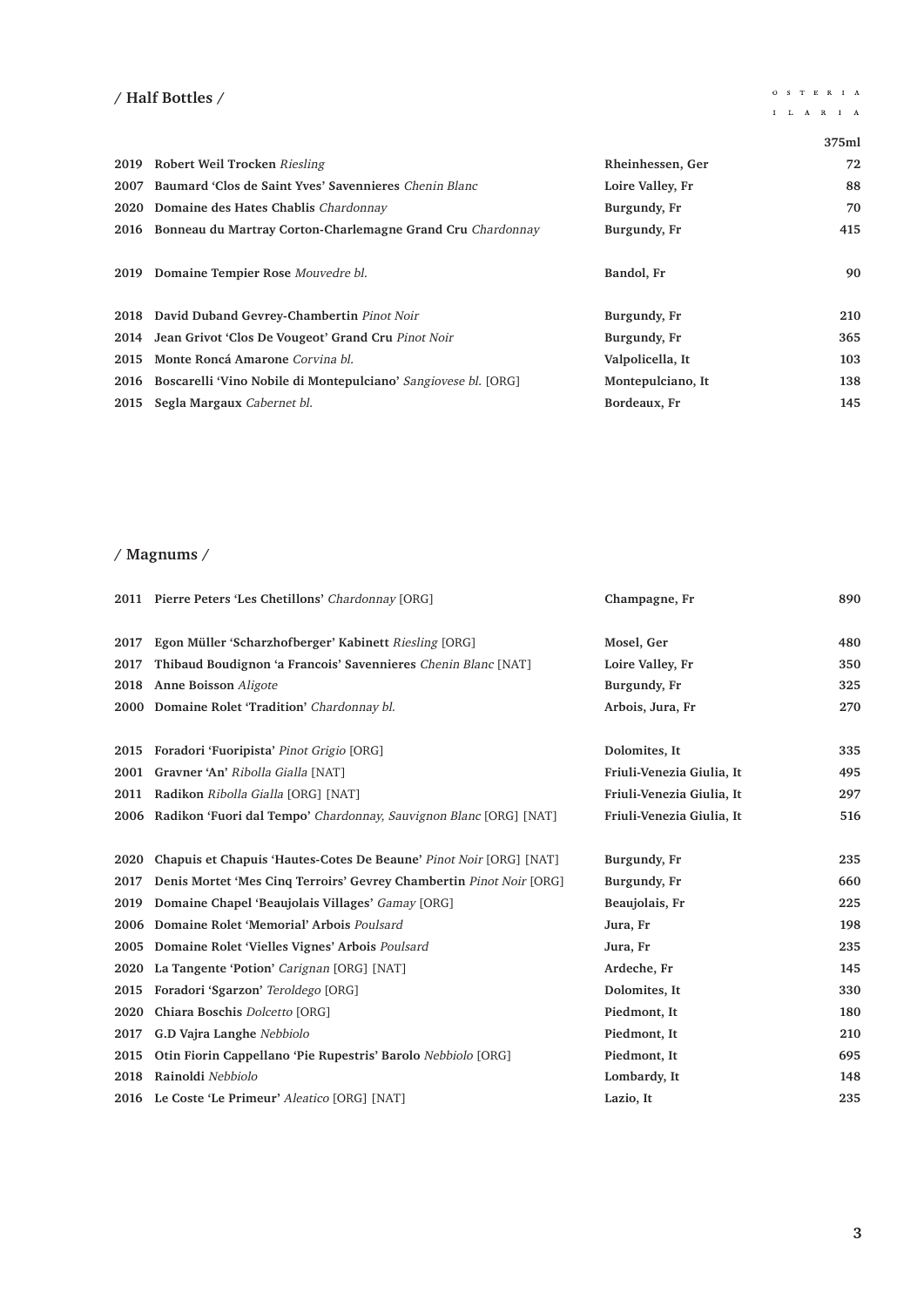### **/ Vino Bianco / Italiano/**

 $\begin{array}{ccccccccc}\bullet\;&\; S & T & E & R & I & A\end{array}$ 

|      |                                                            |                    | I L A R I A |
|------|------------------------------------------------------------|--------------------|-------------|
|      | 2019 Il Poggio Cortese                                     | Gavi               | 69          |
|      | 2020 Foradori 'Fontanasanta' Manzoni Bianco [BIO]          | <b>Dolomites</b>   | 108         |
|      | 2020 Vigne Marina Coppi 'Francesca' Timorasso              | Piemonte           | 110         |
|      | 2019 I Clivi Malvasia [ORG]                                | Collio             | 92          |
| 2019 | Fiegl 'Villa Dugo' Pinot Grigio                            | Fruili Isonzo      | 62          |
| 2019 | Vie di Romans 'Dessimis' Pinot Grigio                      | Fruili Isonzo      | 132         |
| 2018 | Giorgio Nicolini 'Ambrosia' Malvasia Istriana [ORG]        | Friuli             | 100         |
| 2019 | Suavia 'Monte Carbonare' Soave Garganega [ORG]             | <b>Veneto</b>      | 95          |
| 2019 | Angiolino Maule 'Masieri' Garganega [BIO]                  | Veneto             | 77          |
| 2018 | Giuseppe Quintarelli 'Secco' Garganega bl.                 | <b>Veneto</b>      | 140         |
|      | 2020 Fattoria San Lorenzo 'di Gino' Verdicchio [ORG] [BIO] | Marche             | 72          |
| 2020 | Stefano Zoli 'di Matelica' Verdicchio [ORG]                | Marche             | 105         |
|      | 2018 Ajola 'Sauvignon' Sauvignon Blanc [NAT]               | Umbria             | 89          |
| 2017 | Terraviva 'Mario's 45' Trebbiano [ORG]                     | Abruzzo            | 84          |
| 2014 | Emidio Pepe Trebbiano [ORG] [BIO]                          | Abruzzo            | 270         |
| 2017 | Valentini Trebbiano [ORG] [BIO]                            | Abruzzo            | 460         |
|      | 2009 Valentini Trebbiano [ORG] [BIO]                       | Abruzzo            | 730         |
|      | 2016 I Pastini 'Antico' Verdeca bl. [ORG]                  | Puglia             | 50          |
|      | 2020 Alessandro di Camporeale Grillo                       | Mandranova, Sicily | 85          |
|      | 2020 I Custodi 'Aedes' Carricante [ORG]                    | Mt Etna, Sicily    | 93          |
| 2019 | Terre Nerre 'Calderara Sottana' Carricante [BIO]           | Mt Etna, Sicily    | 155         |
| 2016 | Marabino 'Muscatedda' Muscat [BIO]                         | Mt Etna, Sicily    | 89          |
| 2016 | Frank Cornelissen 'Munjebel' Grecanico Dorato bl. [NAT]    | Mt Etna, Sicily,   | 172         |
| 2017 | Frank Cornelissen 'Munjebel' Grecanico Dorato bl. [NAT]    | Mt Etna, Sicily    | 165         |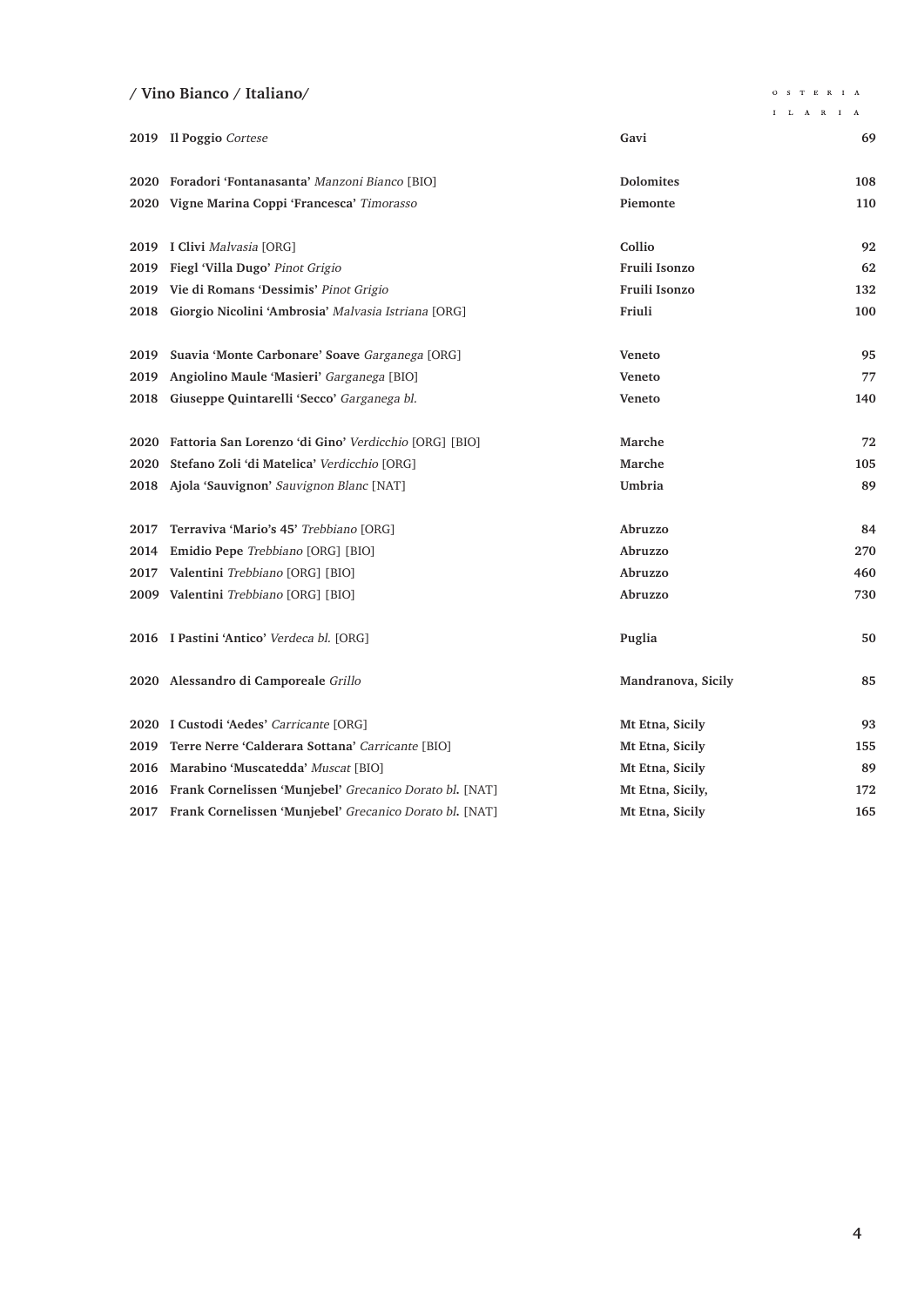## **/ Vino Bianco / / Vini del Mondo/**

 $\begin{array}{ccccccccc}\n\text{O} & \text{S} & \text{T} & \text{E} & \text{R} & \text{I} & \text{A}\n\end{array}$ 

|      | $\prime$ villo bianco $\prime$ $\prime$ villi del mondo          |                  | I L A R I A |
|------|------------------------------------------------------------------|------------------|-------------|
|      | 2020 Hirsch 'Zobing' Riesling                                    | Kamptal, Au      | 90          |
|      | 2020 Alzinger 'Durnstein' Federspiel Riesling                    | Wachau, Au       | 89          |
| 2019 | Rudi Pichler 'Federspiel' Riesling [ORG]                         | Wachau, Au       | 90          |
| 2017 | Gut Oggau 'Theodora' Gruner Veltliner bl. [ORG]                  | Burgenland, Au   | 130         |
|      | 2020 Dr Loosen Graacher Himmelreich 'Kabinett' Riesling          | Mosel, Ger       | 87          |
| 2017 | Egon Müller 'Scharzhoffberger' Kabinett Riesling                 | Mosel, Ger       | 204         |
| 2016 | Joh.Jos.Prum 'Gracher Himmelreich' Spatlese Riesling             | Mosel, Ger       | 195         |
| 2015 | Clemensbusch 'Marienburg Fahrlay Terrassen' GG Riesling [ORG]    | Mosel, Ger       | 265         |
| 2018 | Robert Weil 'Kiedricher' Riesling [ORG]                          | Rheingau, Ger    | 136         |
| 2017 | Keller 'Kirschspiel' GG Riesling                                 | Rheinhessen, Ger | 430         |
|      | 2008 A. Christmann 'Reiterpfad' GG Riesling                      | Pfalz, Ger       | 165         |
|      | 2018 Huber Malterdinger 'Weiss' Weissburgunder, Chardonnay [ORG] | Baden, Ger       | 120         |
|      | 2018 Jakab 'Padi Hegy' Furmint                                   | Tokaj, Hu        | 150         |

|      | 2018 Jakab 'Padi Hegy' Furmint                                                                 | Tokaj, Hu                | 150      |
|------|------------------------------------------------------------------------------------------------|--------------------------|----------|
|      | 2018 Palacio del Camino Real Malvasia bl.                                                      | Rioja, Esp               | 55       |
|      | 2020 Bodega Clandesti 'Sense Papers' Xarello [ORG] [NAT]                                       | Catalunya, Esp           | 100      |
|      | 2018 Puro Rofe 'Lanzarote' Malvasia bl. [ORG]                                                  | Canary Isalnds, Esp      | 110      |
| 2019 | Marjan Simcic Pinot Grigio [ORG]<br>2018 Cellier de la Baraterie 'Roussette de Savoie' Altesse | Brda, Slov<br>Savoie, Fr | 80<br>98 |
|      | 2018 Frederic Geschickt Riesling [ORG] [NAT]                                                   | Alsace, Fr               | 98       |
| 2016 | Domaine Weinbach 'Le Clos des Capucins' Gewürztraminer [BIO]                                   | Alsace, Fr               | 205      |
|      | 2014 Albert Boxler 'Sommerberg' Grand Cru Riesling [ORG]                                       | Alsace, Fr               | 275      |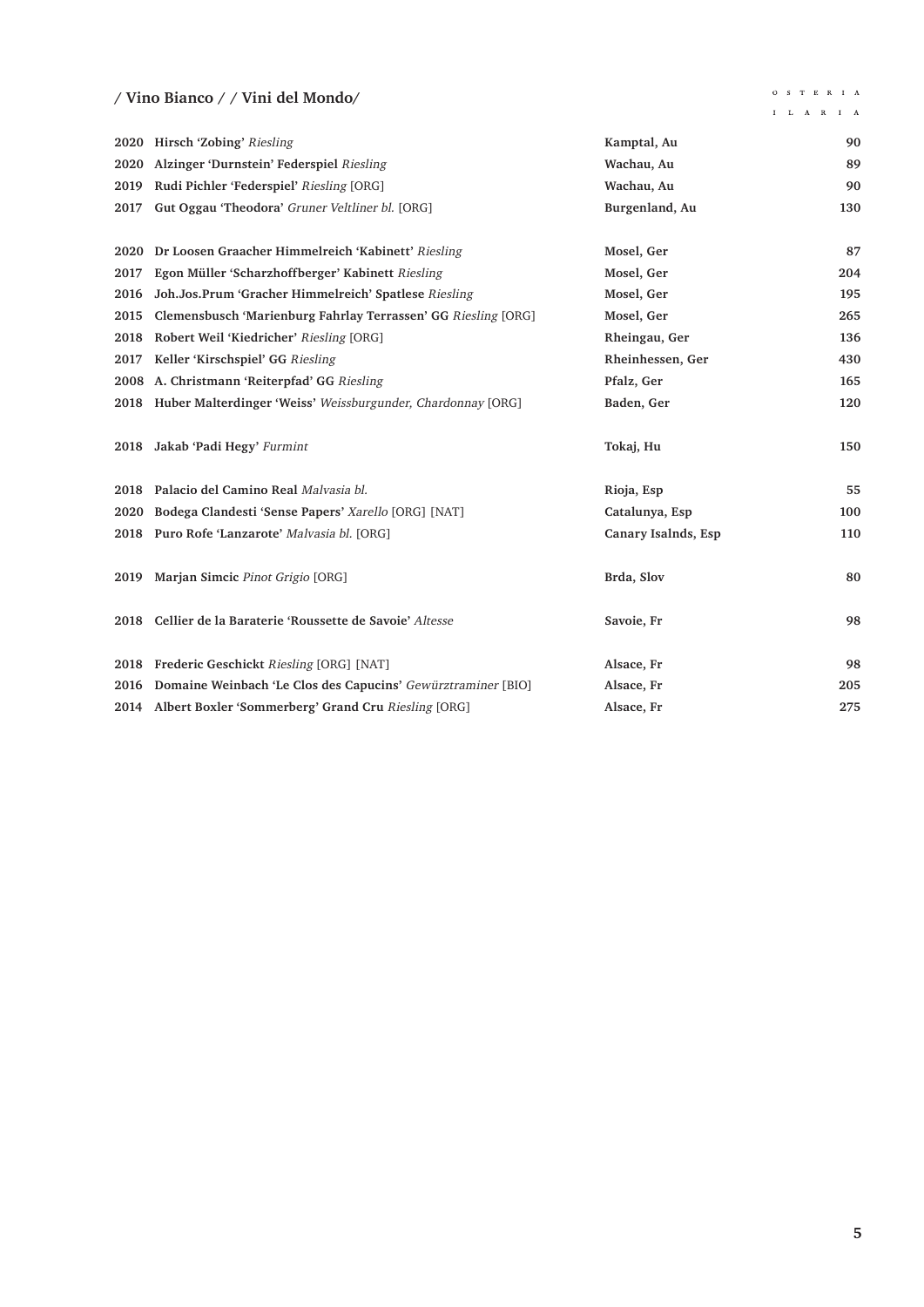## $\begin{array}{ccccccccc}\bullet\;&\; S & T & E & R & I & A\end{array}$

## $\mathbf{I} = \mathbf{L} - \mathbf{A} - \mathbf{R} - \mathbf{I} - \mathbf{A}$

### **/Vino Bianco / / Vini del mondo Cont...**

|      | 2019 Domaine De La Borde 'Terre de Lias' Chardonnay [BIO]               | Cotes du Jura, Fr       | 155 |
|------|-------------------------------------------------------------------------|-------------------------|-----|
| 2016 | J.F Ganevat 'Les Chalasses Marne Bleues' Savagnin [BIO]                 | Cotes du Jura, Fr       | 295 |
| 2015 | J.F Ganevat 'Cuvee Florine' Chardonnay [BIO]                            | Cotes du Jura, Fr       | 325 |
| 2013 | Domaine Macle Chardonnay [BIO]                                          | Cotes du Jura, Fr       | 180 |
|      | 2014 Bruyere & Houillon 'Pupillin Blanc VV' Chardonnay [BIO]            | Cotes du Jura, Fr       | 350 |
| 2019 | Domaine de la Touraize 'Montalaboz' Chardonnay [BIO] [NAT]              | Cotes du Jura, Fr       | 130 |
|      | 2015 Domaine de la Tourize 'Arbois' Savagnin [BIO] [NAT]                | Cotes du Jura, Fr       | 150 |
| 2020 | Philippe Delmee 'Pablo est au Bar' Chenin Blanc [ORG]                   | Loire Valley, Fr        | 94  |
| 2016 | Thibaud Boudignon 'Les Fourgerais' Savennieres Chenin Blanc [ORG]       | Loire Valley, Fr        | 220 |
| 2007 | Nicolas Joly 'Coulee de Serrant' Savennieres Chenin Blanc [ORG]         | Loire Valley, Fr        | 365 |
| 2018 | Thibaud Boudignon Anjou Chenin Blanc [ORG]                              | Loire Valley, Fr        | 140 |
| 2015 | Domaine de Belliviere 'Les Rosieres' (off dry) Chenin Blanc [ORG] [BIO] | Loire Valley, Fr        | 160 |
| 2020 | Mosse Chenin Blanc [BIO] [NAT]                                          | Loire Valley, Fr        | 135 |
| 2013 | Domaine du Collier 'La Charpentrie' Saumur Chenin Blanc [ORG]           | Loire Valley, Fr        | 285 |
| 2019 | Pierre Prieur & Fils Sancerre Sauvignon Blanc                           | Loire Valley, Fr        | 95  |
|      | 2019 Francois Cotat 'Caillots' Sancerre Sauvignon Blanc [ORG]           | Loire Valley, Fr        | 195 |
|      | 2020 Guillaume Clusel 'Traboules' Chardonnay                            | Coteaux de Lyonnais, Fr | 80  |
|      | 2009 Hirotake Ooka Marsanne bl. [BIO] [NAT]                             | Northern Rhone, Fr      | 170 |
| 2019 | Bruno Duchene 'La Luna' Xarel-lo bl. [ORG] [NAT]                        | Banyuls, Fr             | 130 |
|      | 2016 La Cave des Nomades 'Les Rhizomes' Grenache Gris bl. [BIO] [NAT]   | Banyuls, Fr             | 160 |
|      | 2018 Lajibe 'Serres-Seques' (off dry) Petit Manseng bl. [BIO] [NAT]     | Jurancon, Fr            | 150 |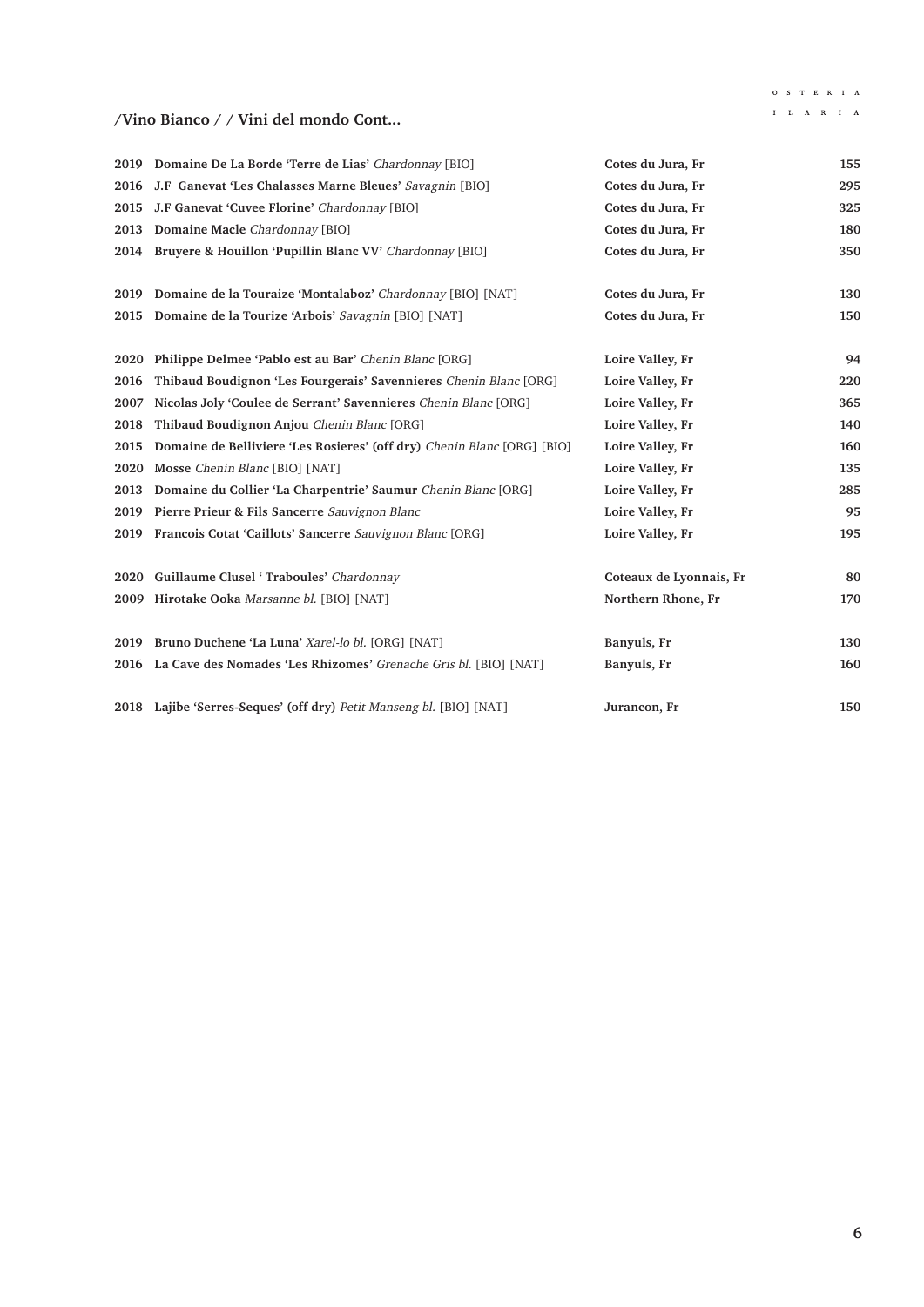#### $\begin{array}{ccccccccc}\n\text{O} & \text{S} & \text{T} & \text{E} & \text{R} & \text{I} & \text{A}\n\end{array}$  $\mathbf{I} = \mathbf{L} - \mathbf{A} - \mathbf{R} - \mathbf{I} - \mathbf{A}$

### **/Vino Bianco / / Locale & New World/**

|      | 2021 Bobar Viognier [NAT]                          | Yarra Valley, Vic         | 96  |
|------|----------------------------------------------------|---------------------------|-----|
|      | 2021 Avani Amrit Pinot Gris                        | Mornington Peninsula, Vic | 68  |
|      | 2021 Fallow 'What a World' Riesling                | Mansfield, Vic            | 71  |
| 2019 | The Lost Plot Rousanne                             | Nagambie Lakes, Vic       | 60  |
| 2019 | By Farr Viognier                                   | Geelong, Vic              | 120 |
| 2015 | <b>Crawford River Riesling</b>                     | Henty, Vic                | 150 |
|      |                                                    |                           |     |
|      | 2021 Koerner 'Watervale' Riesling                  | Clare Valley, SA          | 68  |
| 2021 | Gentle Folk 'Village' Sauvignon Blanc bl.          | Adelaide Hills, SA        | 90  |
|      | 2018 Manon 'Pure' Savignin [ORG] [NAT]             | Adelaide Hills, SA        | 110 |
|      | 2020 Amato Vino 'Space Girls' Savagnin             | Margaret River, WA        | 76  |
|      | 2018 Kusuda Riesling [ORG]                         | Martinborough, NZ         | 150 |
|      | 2018 Lieu Dit Sauvignon Blanc                      | Santa Ynez Valley, USA    | 90  |
|      | 2016 Littorai 'Haven' Chenin Blanc [BIO]           | Sonoma Coast, USA         | 210 |
| 2019 | Alheit 'Himelrand Vine Garden' Roussanne Chard bl. | Stellenbosch, RSA         | 160 |
|      |                                                    |                           |     |
|      | 2015 Natte Valleij 'Hanepoot' Muscat d'Alexandria  | Simonsberg, RSA           | 67  |

# **/ Vino Bianco / / Chardonnay/**

| 2019 | <b>Bicknell FC 'Applecross'</b>             | Yarra Valley, Vic               | 95  |
|------|---------------------------------------------|---------------------------------|-----|
| 2020 | Dilworth & Allain 'Tarrington' [NAT]        | Henty, Vic                      | 95  |
| 2017 | <b>Fighting Gully Road 'Smith Vineyard'</b> | Beechworth, Vic                 | 166 |
|      | 2020 Domaine Simha 'Rao' [ORG]              | Derwent Valley, Tas             | 152 |
| 2021 | Les Fruits 'Jus de Nature'                  | Adelaide Hills/Mclaren Vale, SA | 69  |
| 2021 | <b>Basket Range Wines</b>                   | Adelaide Hills, SA              | 86  |
| 2020 | Gentle Folk 'Piccadilly' [ORG]              | Adelaide Hills, SA              | 122 |
| 2019 | Limus [NAT]                                 | Adelaide Hills, SA              | 90  |
| 2019 | Good Intentions 'Volcanic Lakes' [NAT]      | <b>Mount Gambier, SA</b>        | 85  |
| 2020 | Scintilla 'Dayspring' [ORG] [NAT]           | Barossa Valley, SA              | 72  |
| 2021 | Fervor 'Funka Riche'                        | Pemberton, WA                   | 78  |
| 2018 | Vasse Felix 'Heytesbury'                    | Margaret River, WA              | 180 |
| 2017 | Sam Vinciullo 'Warner Glen' [ORG] [NAT]     | <b>Margaret River, WA</b>       | 95  |
| 2012 | Cloudburst [BIO]                            | <b>Margaret River, WA</b>       | 310 |
| 2017 | Raen 'Charles Ranch'                        | Sonoma Valley, USA              | 210 |
| 2017 | Ceritas 'Trout Gulch' [ORG]                 | Santa Cruz, USA                 | 235 |
|      |                                             |                                 |     |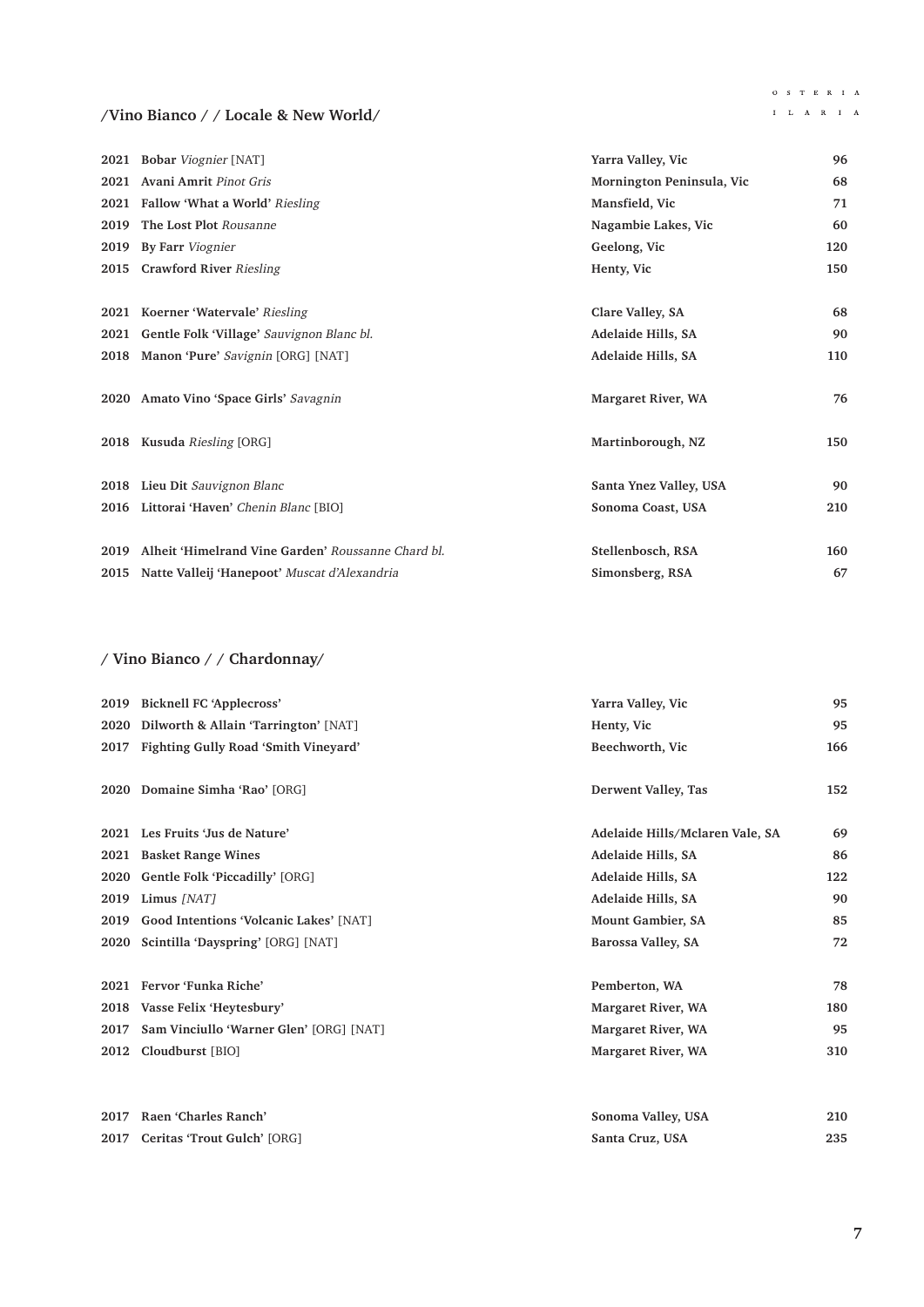# **/ Vino Bianco / / White Burgundy**

# $\begin{array}{ccccccccc}\bullet\;&\; S & T & E & R & I & A\end{array}$

|      | 2020 Guillame Vrignaud Petit Chablis                                  | Chablis, Fr              | 88   |
|------|-----------------------------------------------------------------------|--------------------------|------|
| 2019 | Eleni & Edouard Vocoret                                               | Chablis, Fr              | 165  |
|      | 2019 Lavantureux Freres                                               | Chablis, Fr              | 118  |
|      | 2019 Moreau Naudet                                                    | Chablis, Fr              | 155  |
|      | 2015 Pattes Loup 'Vent d'Ange'                                        | Chablis, Fr              | 168  |
|      |                                                                       |                          |      |
|      | 2018 Alice et Olivier De Moor 'Vau de Vey' 1er Cru                    | Chablis, Fr              | 245  |
| 2016 | Domaine Gerard Duplessis 'Vaillons' 1er Cru                           | Chablis, Fr              | 193  |
|      | 2019 Pierrick Laroche 'Les Butteaux' 1er Cru                          | Chablis, Fr              | 168  |
|      |                                                                       |                          |      |
| 2017 | Jean Paul & Benoit Droin 'Les Clos' Grand Cru                         | Chablis, Fr              | 395  |
|      | 2016 Domaine Christian Moreau 'Les Clos' Grand Cru                    | Chablis, Fr              | 295  |
|      |                                                                       |                          |      |
|      | 2020 Julien Altabar Aligote [NAT]                                     | Burgundy, Fr             | 135  |
|      | 2017 Francois Mikulski Aligote [ORG]                                  | Burgundy, Fr             | 130  |
|      | 2014 Anne Boisson Aligote [ORG]                                       | Burgundy, Fr             | 178  |
|      |                                                                       |                          |      |
|      | 2019 Rougeot-Dupin 'Hautes-Cotes de Nuits' Bourgogne                  | Burgundy, Fr             | 145  |
| 2019 | Frederic Cossard 'Bigotes' Bourgogne [NAT]                            | Burgundy, Fr             | 200  |
| 2018 | Vincent Dancer Bourgogne [ORG]                                        | Burgundy, Fr             | 158  |
|      | 2017 Fabien Coche Bourgogne                                           | Burgundy, Fr             | 145  |
|      | 2015 AMI Bourgogne [NAT]                                              | Burgundy, Fr             | 126  |
|      |                                                                       |                          |      |
|      | 2019 Frederic Cossard 'Combe Bazin' [NAT]                             | Saint Romain, Fr         | 260  |
| 2017 | Domaine Leflaive [ORG]                                                | Auxey-Duresses, Fr       | 195  |
| 2016 | Henri Boillot                                                         | Meursault, Fr            | 280  |
|      | 2016 Philippe Pacalet                                                 | Puligny-Montrachet, Fr   | 330  |
| 2016 | Domaine de Villaine 'Les Saint-Jacques' [ORG]                         | Rully, Fr                | 130  |
| 2016 | Andre Bonhomme 'Le Coteau de l'Epinet' [ORG]                          | Vire Clesse, Fr          | 165  |
|      | 2014 Domaine Vallette 'Mesdemoizelles' [ORG]                          | Macon-Villages, Fr       | 198  |
|      |                                                                       |                          |      |
|      | 2014 Domaine Chandon de Briailles 'Ile Des Vergelesses' 1er Cru [ORG] | Pernand-Vergelesses, Fr  | 297  |
|      | 2018 Benjamin Leroux 'Les Charmes-Dessus' 1er Cru [ORG]               | Meursault, Fr            | 550  |
| 2014 | Lucien Le Moine 'Les Gouttes d'Or' 1er Cru [BIO]                      | Meursault, Fr            | 430  |
| 2016 | Domaine Leflaive 'Les Combettes' 1er Cru [ORG]                        | Puligny-Montrachet, Fr   | 680  |
| 2017 | Domaine Marc Morey 'Les Caillerets' 1er Cru [ORG]                     | Chassagne-Montrachet, Fr | 320  |
| 2017 | Pierre-Yves Colin-Morey 'Hommage A Marguerite' 1er Cru [ORG]          | Saint-Aubin, Fr          | 292  |
|      |                                                                       |                          |      |
| 2017 | Pierre-Yves Colin-Morey Grand Cru [ORG]                               | Batard-Montrachet, Fr    | 1590 |
| 2016 | Bonneau Du Martray Grand Cru [ORG]                                    | Corton-Charlemagne, Fr   | 815  |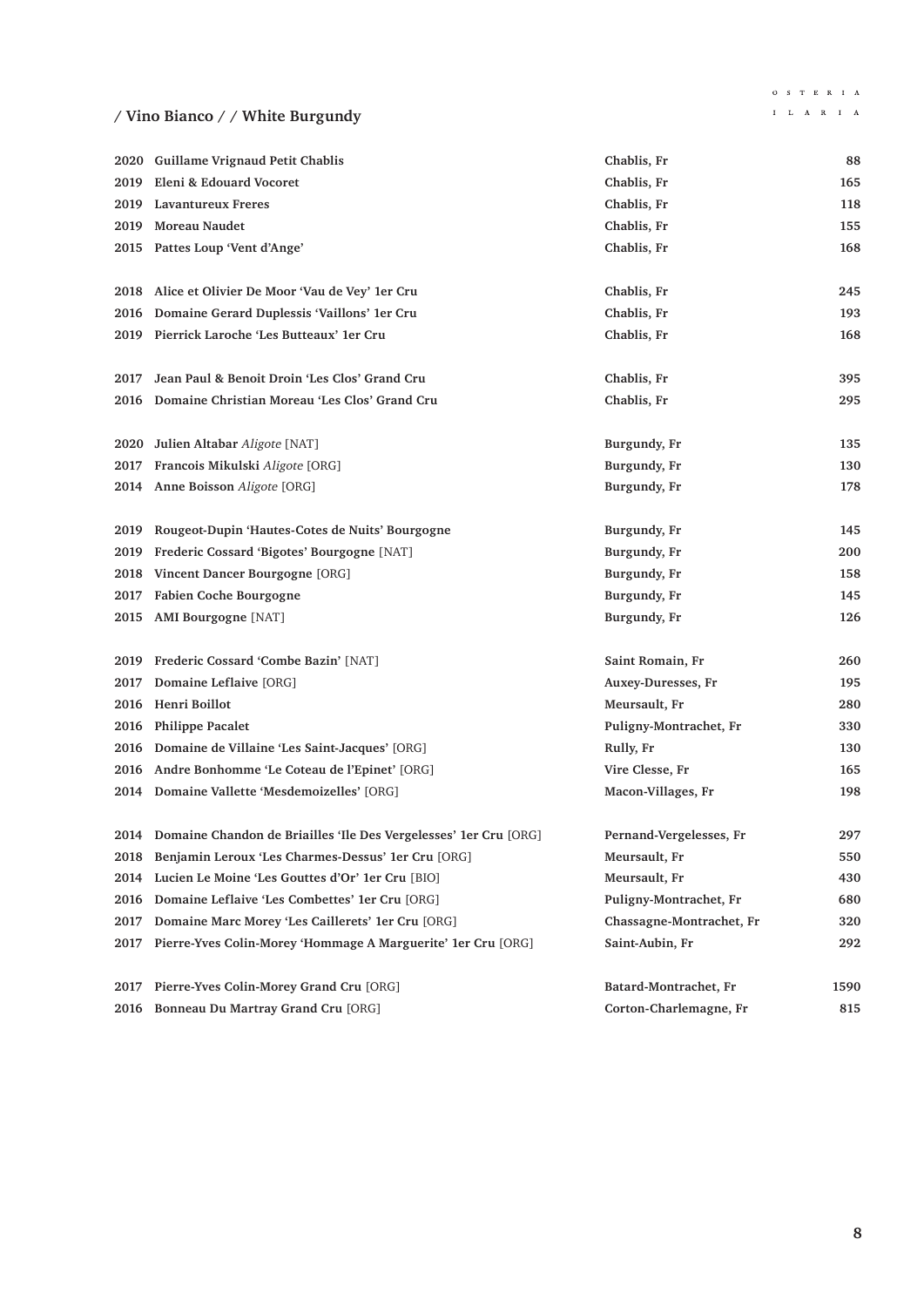#### $\begin{array}{ccccccccc}\n\text{O} & \text{S} & \text{T} & \text{E} & \text{R} & \text{I} & \text{A}\n\end{array}$  $\mathbf{I} = \mathbf{L} - \mathbf{A} - \mathbf{R} - \mathbf{I} - \mathbf{A}$

### **/ Vino Arancione /**

| 2019 Arfion 'Smokestack' Pinot Gris (500ml)      | Yarra Valley, Vic          | 59  |
|--------------------------------------------------|----------------------------|-----|
| 2021 Dilworth & Allain 'Franklinford' Pinot Gris | <b>Macedon Ranges, Vic</b> | 82  |
| 2019 Patrick Sullivan 'Rain' Field bl.           | Baw Baw, Vic               | 100 |
| 2021 Trutta Pinot Gris [NAT]                     | Mount Gambier, SA          | 78  |
| 2021 Paysan 'Fleur Savage' Chardonnay bl.        | Derwent Valley, Tas        | 74  |

|      | 2019 Foradori 'Fuoripista' Pinot Grigio [BIO] [NAT]       | Dolomites, It   | 155 |
|------|-----------------------------------------------------------|-----------------|-----|
|      | 2018 Dario Princic 'Bianco' Chardonnay bl.                | Venezia, Giulia | 126 |
|      | 2012 Radikon 'Oslavie' Ribolla Gialla 500ML [BIO] [NAT]   | Friuli, It      | 155 |
|      | <b>2007 Gravner</b> Ribolla Gialla [BIO] [NAT]            | Friuli, It      | 210 |
|      | <b>2020</b> Leeona Bianco <i>Trebbiano bl</i> [ORG] [NAT] | Tuscany, It     | 95  |
| 2017 | Castello dei Rampolla 'Santa Lucia' Trebbiano [ORG] [NAT] | Tuscany, It     | 112 |
| 2019 | Gismondi 'Cerreto' Malvasia [ORG] [NAT]                   | Campania, It    | 92  |
|      | 2016 Il Censo 'Praruar' Catarratto [ORG] [NAT]            | Sicily, It      | 140 |
|      | 2016 Jean-Yves Peron 'Voisines' Gewurtztraminer [NAT]     | Savoie, Fr      | 158 |
|      | 2018 La Petite Baigneuse 'Imposture' Grenache [NAT]       | Rousillon, Fr   | 87  |
|      |                                                           |                 |     |
| 2017 | Terroir Sense Fronteres 'Brisat' Grenache Blanc bl. [NAT] | Montsant, Esp   | 104 |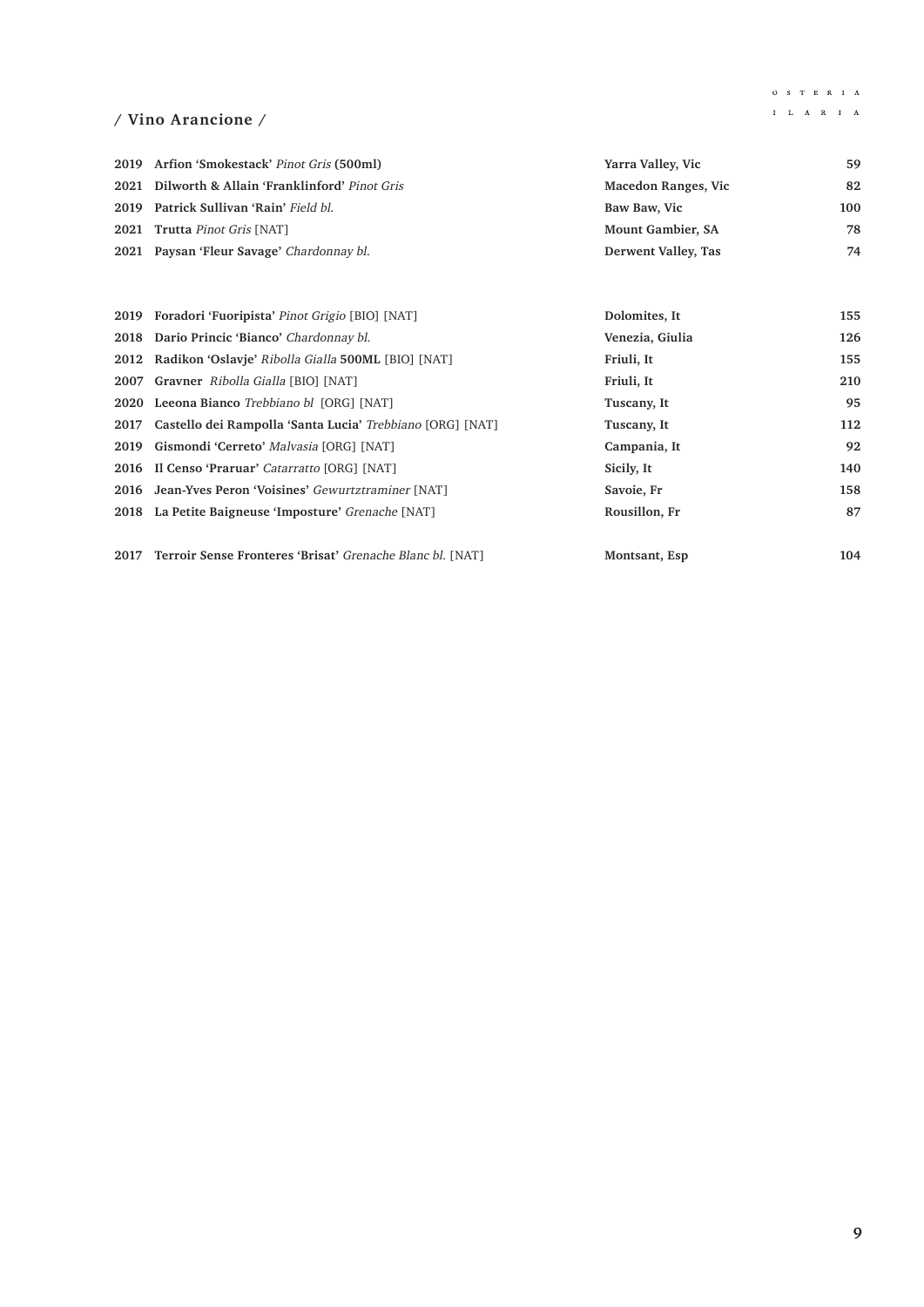# $\begin{array}{ccccccccc}\n\text{O} & \text{S} & \text{T} & \text{E} & \text{R} & \text{I} & \text{A}\n\end{array}$

### **/ Vino Rosato /**

|      | 2021 Denton 'Shed' Pinot Noir                              | Yarra Valley, Vic          | 58  |
|------|------------------------------------------------------------|----------------------------|-----|
| 2021 | <b>Ainsworth Cabernet</b>                                  | Pyrenees, Vic              | 87  |
| 2018 | Joshua Cooper 'Doug's Vineyard' Pinot Noir                 | <b>Macedon Ranges, Vic</b> | 120 |
|      | 2016 Gut Oggau Zweigelt bl. [ORG]                          | Burgenland, Au             | 172 |
|      | 2019 Partida Creus 'CX' Cartoixa Vermell [ORG] [NAT]       | Catalunya, Esp             | 110 |
| 2017 | Jacopo Stigliano 'Hiraeth' Field bl. [BIO] [NAT]           | Emilia Romagna, It         | 107 |
| 2019 | Bevilacqua 'Rose Lab' Montepulciano [ORG] [NAT]            | Abruzzo, It                | 86  |
| 2018 | Le Coste [ORG][NAT]                                        | Lazio, It                  | 160 |
|      | 2021 Tanca Nica 'Firrifirri' Pignoletto bl [ORG] [NAT]     | Sicily, It                 | 190 |
|      | 2020 Lamoresca Rosato Frappato bl. [ORG]                   | Sicily, It                 | 84  |
|      | 2018 Girolamo Russo Nerello Mascalese [ORG]                | Sicily, It                 | 94  |
| 2019 | Thibaud Boudignon 'Rose de Loire' Cabernet Franc bl. [ORG] | Loire Valley, Fr           | 90  |
| 2018 | Domaine de L'Anglore 'Prima' Grenache bl. [NAT] [ORG]      | Rhone Valley, Fr           | 145 |
| 2018 | Domaine de l'Ausseil 'P'tit Piaf' Mourvedre bl. [NAT]      | Roussillon, Fr             | 82  |
| 2018 | Maxime Magnon 'Metisse' Grenache bl. [NAT]                 | Roussillon, Fr             | 118 |
|      | 2019 Domaine Tempier 'Bandol' Mourvedre bl. [ORG]          | Provence, Fr               | 120 |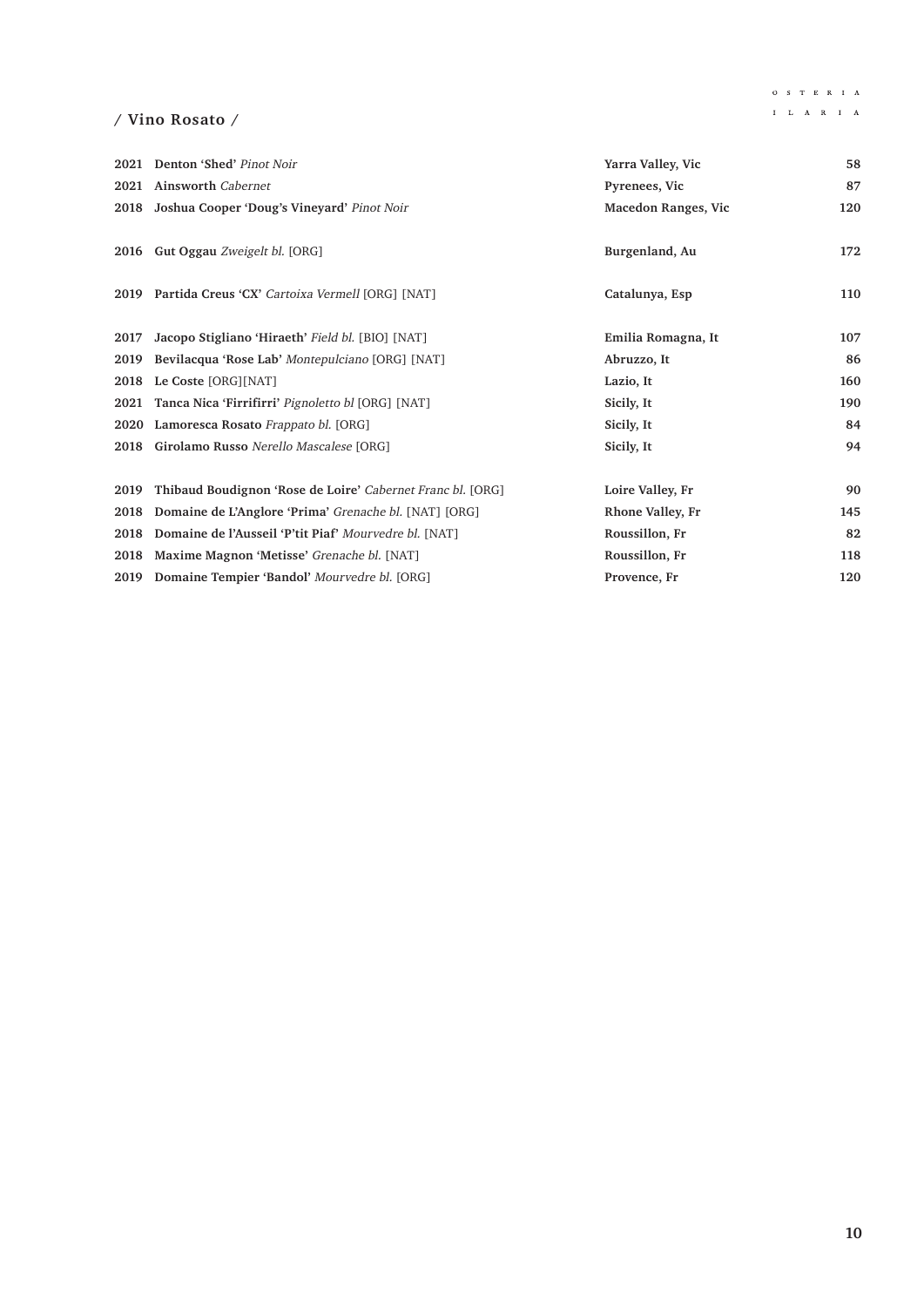#### $\begin{array}{ccccccccc}\n\text{O} & \text{S} & \text{T} & \text{E} & \text{R} & \text{I} & \text{A}\n\end{array}$  $\mathbf{I} = \mathbf{L} - \mathbf{A} - \mathbf{R} - \mathbf{I} - \mathbf{A}$

## **/ Vino Rosso / / Pinot Noir**

|      | 2021 Proud 'Up the Mountain'                  | Yarra Valley, Vic          | 90  |
|------|-----------------------------------------------|----------------------------|-----|
| 2021 | Mayer 'Close Planted' [ORG]                   | Yarra Valley, Vic          | 132 |
|      | 2021 Garagiste 'La Stagiaire'                 | Mornington, Vic            | 65  |
| 2021 | Combes 'Moonah' [ORG]                         | Mornington, Vic            | 88  |
| 2020 | Taturry 'Applewood'                           | Mornington, Vic            | 94  |
|      | 2021 Fleet 'Nostalgia'                        | Gippsland, Vic             | 120 |
| 2020 | <b>William Downie</b>                         | Gippsland, Vic             | 138 |
| 2019 | Joshua Cooper 'Doug's Vineyard'               | <b>Macedon Ranges, Vic</b> | 155 |
|      | 2008 Bindi 'Block 5'                          | <b>Macedon Ranges, Vic</b> | 310 |
|      |                                               |                            |     |
|      | 2021 Worlds Apart 'Mountain Tops'             | Adelaide Hills, SA         | 80  |
|      | 2021 Commune of Buttons 'Eurilla' [ORG]       | Adelaide Hills, SA         | 85  |
| 2019 | Ochota Barrels 'Impeccable Disorder' [ORG]    | Adelaide Hills, SA         | 162 |
|      | 2019 Limus [NAT]                              | Mount Gambier, SA          | 87  |
|      |                                               |                            |     |
| 2017 | Kusuda [ORG]                                  | Martinborough, NZ          | 205 |
| 2016 | Dry River                                     | Martinborough, NZ          | 245 |
|      |                                               |                            |     |
|      | 2016 Raen 'Royal St. Robert' [ORG]            | Sonoma Coast, USA          | 230 |
|      |                                               |                            |     |
|      | 2014 Domaine Georges Remy 'Bouzy Rouge' [ORG] | Champagne, Fr              | 148 |
|      |                                               |                            |     |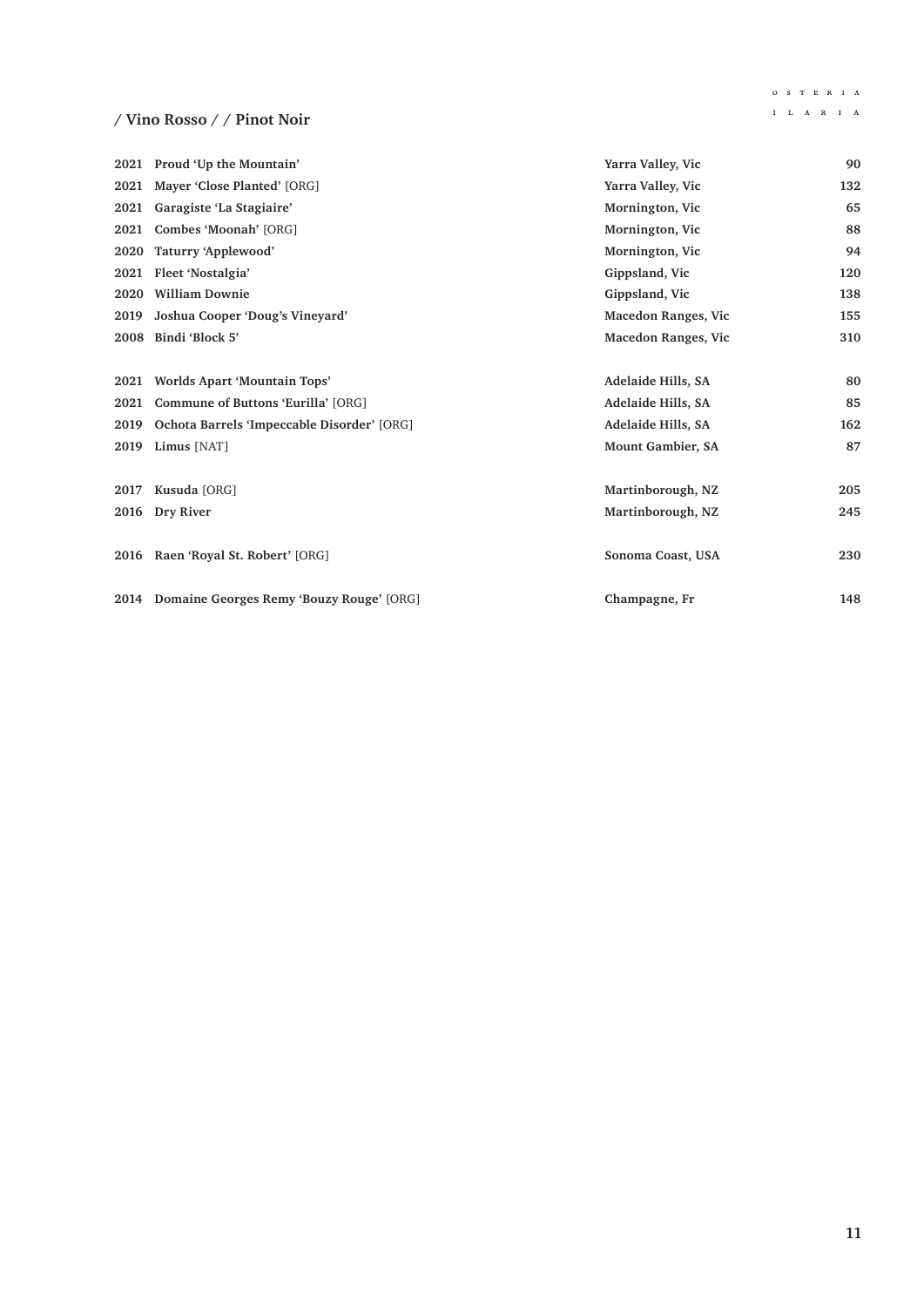### **/Vino Rosso / / Red Burgundy**

 $\begin{array}{ccccccccc}\n\text{O} & \text{S} & \text{T} & \text{E} & \text{R} & \text{I} & \text{A}\n\end{array}$  $\mathbf{I} = \mathbf{L} - \mathbf{A} - \mathbf{R} - \mathbf{I} - \mathbf{A}$ 

|      | 2020 Antoine Lienhardt Bourgogne [ORG]                     | Burgundy, Fr            | 155  |
|------|------------------------------------------------------------|-------------------------|------|
| 2019 | Domain Didon Bourgogne [NAT]                               | Burgundy, Fr            | 135  |
| 2019 | Domaine des Fauvettes 'L'Aube L'Aube' Bourgogne [NAT]      | Burgundy, Fr            | 160  |
| 2018 | Simon Bize 'Les Perrieres' Bourgogne [ORG]                 | Burgundy, Fr            | 155  |
| 2016 | Laurent Ponsot 'Cuvee des Peupliers' Bourgogne             | Burgundy, Fr            | 185  |
| 2016 | Domaine Cecile Tremblay 'La Croix Blanche' Bourgogne [ORG] | Burgundy, Fr            | 228  |
|      |                                                            |                         |      |
| 2018 | Domaine Tortochot 'Champerrier VV' [ORG]                   | Gevrey-Chambertin, Fr   | 240  |
| 2017 | Domaine Denis Mortet 'Mes Cinq Terroirs'                   | Gevrey-Chambertin, Fr   | 320  |
| 2014 | Domaine Arlaud [ORG]                                       | Morey-St-Denis, Fr      | 220  |
| 2017 | <b>Philippe Pacalet</b>                                    | Chambolle-Musigny, Fr   | 340  |
| 2017 | Catherine et Claude Marechal [ORG]                         | Savigny-Les-Beaune, Fr  | 178  |
| 2019 | Vincent Dancer 'Les Perrieres' [ORG]                       | Pommard, Fr             | 170  |
| 2016 | <b>Thierry Glantenay</b>                                   | Volnay, Fr              | 235  |
|      |                                                            |                         |      |
|      | 2014 Lucien Le Moine 'Lavaut Saint-Jacques' 1er Cru        | Gevrey-Chambertin, Fr   | 310  |
| 2016 | Domaine Ponsot 'Alouettes' 1er Cru [ORG]                   | Morey-St-Denis, Fr      | 650  |
| 2018 | Ghislaine Barthod 'Les Chatelots' 1er Cru [ORG]            | Chambolle-Musigny, Fr   | 447  |
| 2016 | Hudelot-Noellat 'Les Beaumonts' 1er Cru                    | Vosne-Romanee, Fr       | 450  |
| 2015 | Claire Naudin 'Les Damodes' 1er Cru [ORG]                  | Nuits-Saint-Georges, Fr | 370  |
|      |                                                            |                         |      |
| 2015 | Gerard Raphet Grand Cru                                    | Charmes-Chambertin, Fr  | 590  |
| 2017 | Laurent Roumier Grand Cru [ORG]                            | Bonnes-Mares, Fr        | 1090 |
| 2017 | Hudelot-Noellat Grand Cru                                  | Richebourg, Fr          | 1660 |
|      | 2016 Bonneau du Martray Grand Cru [ORG]                    | Corton, Fr              | 690  |
|      |                                                            |                         |      |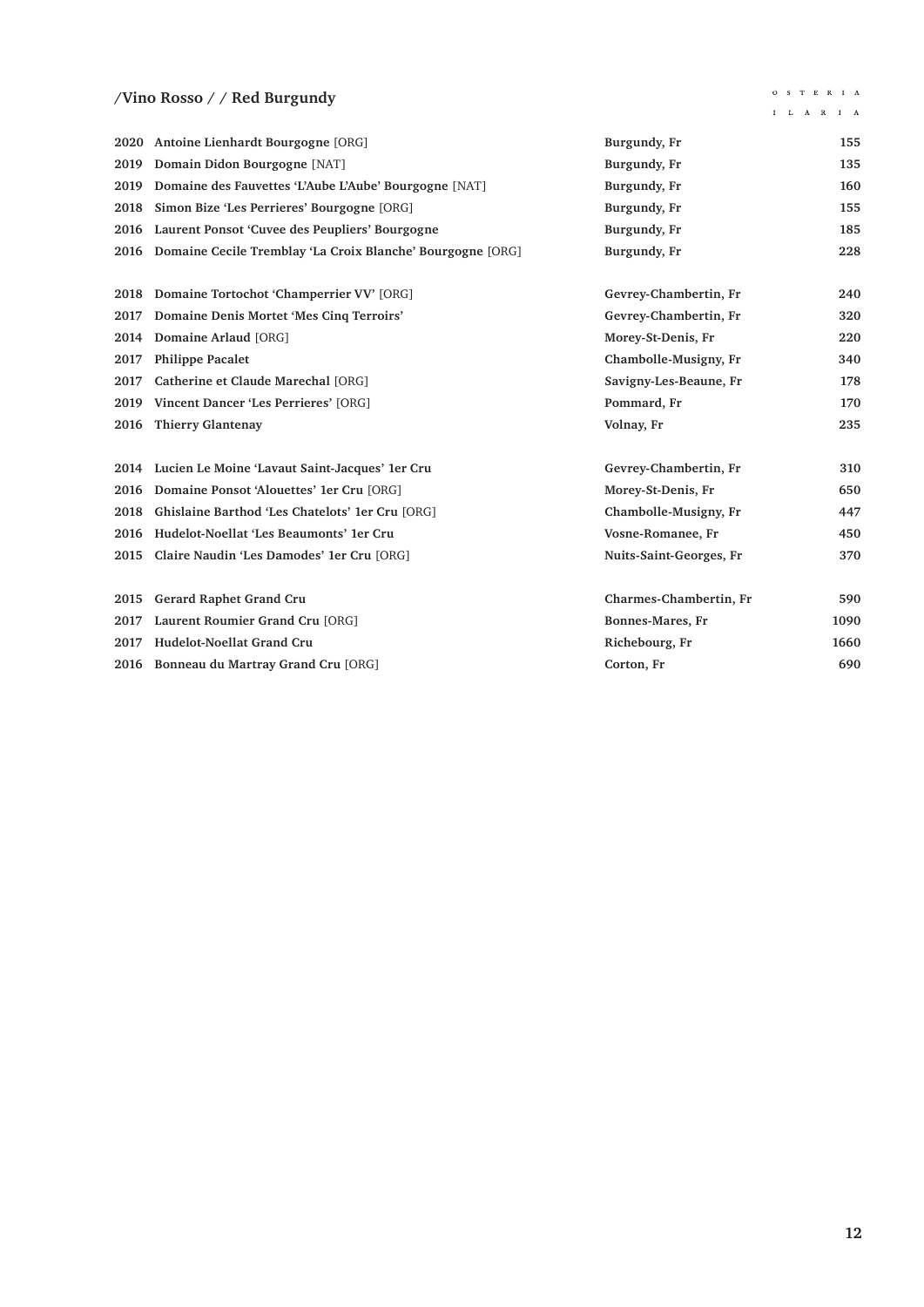#### $\begin{array}{ccccccccc}\n\text{O} & \text{S} & \text{T} & \text{E} & \text{R} & \text{I} & \text{A}\n\end{array}$

#### $\mathbf{I} = \mathbf{L} - \mathbf{A} - \mathbf{R} - \mathbf{I} - \mathbf{A}$

# **/ Vino Rosso / / Beaujolais, Auvergne & Jura/**

|      | 2019 Domaine Chardigny 'Coteaux Bourguignons' Villages Gamay [ORG] | Beaujolais, Fr | 90  |
|------|--------------------------------------------------------------------|----------------|-----|
| 2019 | Domaine Chevillon-Chezeaux 'Coteaux Bourguignons' Gamay [ORG]      | Beaujolais, Fr | 88  |
| 2021 | Domaine Saint-Cyr 'French Kiss Kanon' Gamay [ORG] [NAT}            | Beaujolais, Fr | 80  |
| 2020 | Karim Vionnet 'Du Buer Dans les Pinards' Gamay [ORG]               | Beaujolais, Fr | 85  |
| 2019 | Karim Vionnet 'Noemie' Chenas VV Gamay [ORG]                       | Beaujolais, Fr | 110 |
| 2016 | I & B Perraud 'La Vigne de Mon Pere' Moulin a Vent Gamay [NAT]     | Beaujolais, Fr | 135 |
| 2010 | J. Desjourneys 'Les Michelons' Moulin a Vent Gamay                 | Beaujolais, Fr | 207 |
| 2018 | Domaine de la Grand Cour 'Champagne' Fleurie Gamay [ORG]           | Beaujolais, Fr | 216 |
| 2018 | Yann Bertrand 'Cuvee du Chaos' Fleurie Gamay [ORG]                 | Beaujolais, Fr | 148 |
| 2018 | Jules Metras 'Chiroubles' Gamay                                    | Beaujolais, Fr | 158 |
| 2016 | Jean Foillard 'Eponym' Morgon Gamay [NAT]                          | Beaujolais, Fr | 153 |
| 2016 | Jean Foillard 'Corcelette' Morgon Gamay [NAT]                      | Beaujolais, Fr | 161 |
| 2009 | J. Chamonard 'Les Clos de Lys' Morgon Gamay                        | Beaujolais, Fr | 159 |
|      | 2018 Domaine Saint-Cyr 'Terroir de bellevue' Gamay [ORG] [NAT]     | Beaujolais, Fr | 95  |
|      |                                                                    |                |     |
|      | 2015 Verre de Terre Gamay [ORG] [NAT]                              | Auvergne, Fr   | 148 |
| 2016 | Octavin 'Commendatore' Trousseau [NAT]                             | Jura, Fr       | 165 |
| 2018 | Domaine Labet 'Les Varrons' Pinot Noir [ORG]                       | Jura, Fr       | 170 |
| 2017 | Francois Rousset-Martin 'P.P. Andree' Pinot Noir bl. [ORG]         | Jura, Fr       | 180 |
| 2017 | Benedicte & Stephane Tissot 'DD' Ploussard bl. [ORG]               | Jura, Fr       | 135 |
| 2017 | Michel Gahier 'Les Grans Verges' Trousseau [ORG] [NAT]             | Jura, Fr       | 128 |
| 2016 | Philippe Bornard 'Point Barre' Plousssard [ORG] [NAT]              | Jura, Fr       | 220 |

### **/ Vino Rosso / / Locale & New World/**

|      | 2021 Trutta Cabernet Franc [NAT]                  | Harcourt, Vic       | 69  |
|------|---------------------------------------------------|---------------------|-----|
| 2021 | Ainsworth Grenache                                | Pyrenees, Vic       | 93  |
|      |                                                   |                     |     |
|      | 2021 Leko Cabernet Franc                          | Adelaide Hills, SA  | 87  |
| 2021 | Basket Range Petit Verdot, Syrah, Merlot bl       | Adeliade Hills, SA  | 75  |
| 2020 | Antipodes Grenache [NAT]                          | Adelaide Hills, SA  | 88  |
| 2020 | Tom Shobrook Cabernet Franc [NAT]                 | Adelaide Hills, SA  | 92  |
| 2018 | Architects of Wine 'Gumeracha' Nebbiolo           | Adelaide Hills, SA  | 84  |
| 2021 | <b>Worlds Apart Wines Nero D'Avola [ORG]</b>      | McLaren Vale, SA    | 70  |
| 2021 | Alkina 'Kin' Grenache                             | Barossa Valley, SA  | 90  |
|      |                                                   |                     |     |
|      | 2020 Amato Vino Trousseau                         | Margaret River, WA  | 75  |
|      |                                                   |                     |     |
| 2017 | Broc Cellars 'Vine Starr' Zinfandel [NAT]         | Sonoma, USA         | 130 |
| 2017 | <b>Broc Cellars 'Vokkou' Cabernet Franc [NAT]</b> | Santa Barbara, USA  | 120 |
|      |                                                   |                     |     |
| 2018 | Testalonga 'Monkey Gone to Heaven' Mouvedre [ORG] | Swartland, RSA      | 135 |
| 2016 | Ashbourne Pinotage [ORG] [BIO]                    | Hemel-en-Aarde, RSA | 196 |
|      |                                                   |                     |     |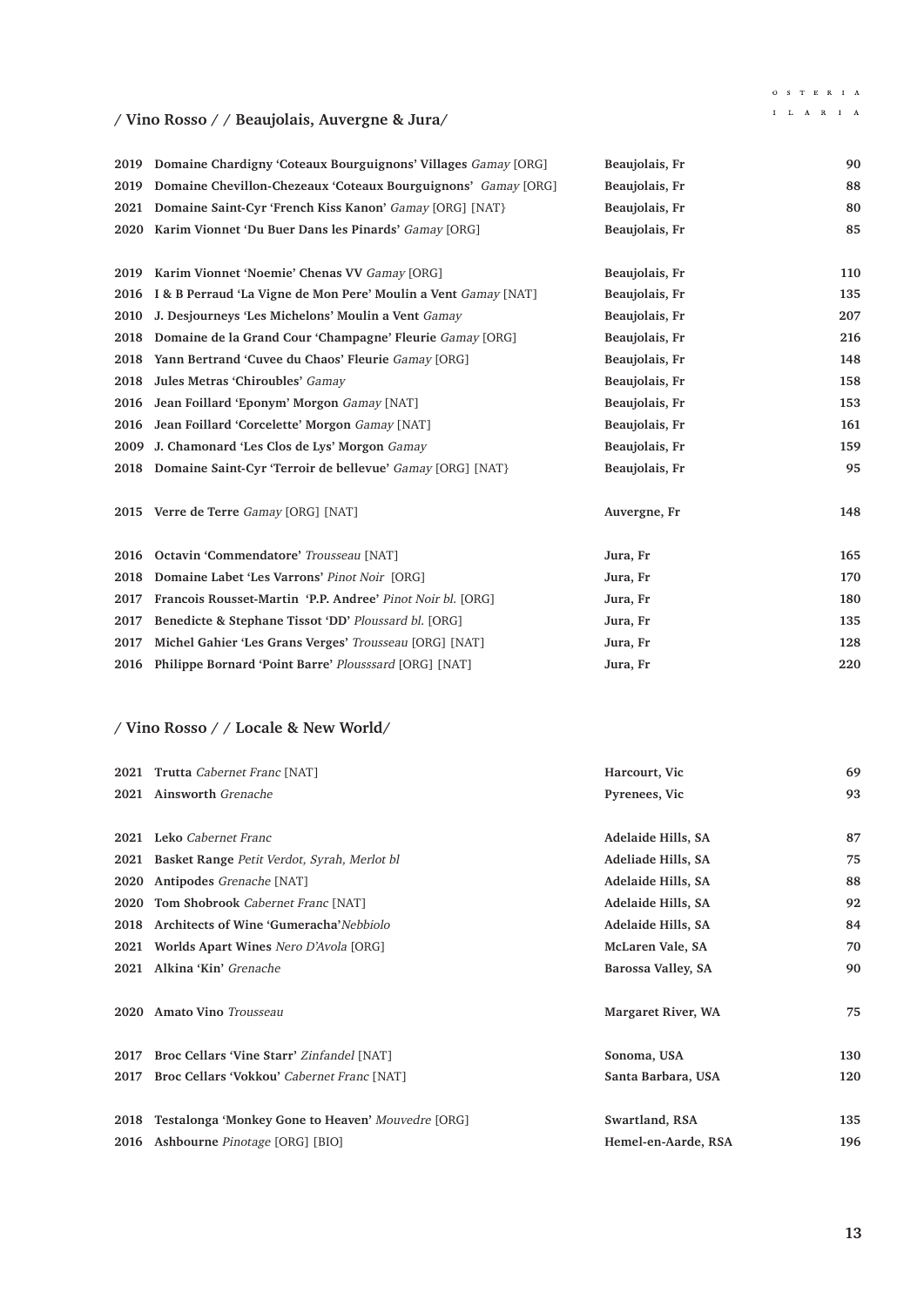### **/ Vino Rosso / / Rossi Europei**

 $\begin{array}{ccccccccc}\bullet\;&\; S & T & E & R & I & A\end{array}$  $\mathbf{I} = \mathbf{L} - \mathbf{A} - \mathbf{R} - \mathbf{I} - \mathbf{A}$ 

|      | 2019 Clos du Tue Boeuf 'La Caillere' Chervney Pinot Noir [ORG] [NAT]  | Loire Valley, Fr        | 110 |
|------|-----------------------------------------------------------------------|-------------------------|-----|
| 2015 | Domaine Andree 'Les Mines' Cabernet Franc [NAT]                       | Loire Valley, Fr        | 155 |
| 2019 | Domaine Closiers 'Expressions' Saumur Cabernet Franc [ORG]            | Loire Valley, Fr        | 98  |
| 2013 | Domaine du Collier 'Charpentrie' Saumur Cabernet Franc [ORG]          | Loire Valley, Fr        | 325 |
| 2012 | Clos Rougeard 'Saumur Champigny' Cabernet Franc [ORG]                 | Loire Valley, Fr        | 495 |
| 2011 | Pas Saint Martin 'Charbonnieres' Saumur Cabernet Franc [ORG]          | Loire Valley, Fr        | 116 |
| 2018 | Daniel Sage 'Prosperite de L'entreprise' Merlot bl. [NAT]             | Loire Valley, Fr        | 150 |
| 2015 | Etienne Courtois 'L'Icaunais' Gascone [ORG] [NAT]                     | Yonne, Fr               | 155 |
| 2017 | Sylvain Bock 'Reviens' Gamay [ORG] [NAT]                              | Ardeche, Fr             | 95  |
| 2019 | Pierre Amadieu Cotes-du-Rhone Grenache bl.                            | Southern Rhone, Fr      | 60  |
| 2019 | Domaine La Remejeanne Cotes-du-Rhone Grenache bl.                     | Southern Rhone, Fr      | 88  |
| 2017 | A & J.F Ganevat 'Les Dentelles' Grenache bl. [NAT]                    | Southern Rhone, Fr      | 128 |
| 2016 | Domaine L'Anglore 'Nizon' Grenache bl. [NAT]                          | Southern Rhone, Fr      | 157 |
| 2014 | Rotem & Mounir Sauoma 'Omnia' Grenache bl.                            | Chateauneuf-du-Pape, Fr | 195 |
| 2012 | Bois de Bourson 'Cuvee Felix' Grenache bl.                            | Chateauneuf-du-Pape, Fr | 220 |
| 2011 | Henri Bonneau 'Marie Beurrier' Grenache bl.                           | Chateauneuf-du-Pape, Fr | 530 |
| 2011 | Henri Bonneau 'Reserve des Celestins' Grenache bl.                    | Chateauneuf-du-Pape, Fr | 750 |
| 2009 | Delas 'Haut Pierre' Grenache bl.                                      | Chateauneuf-du-Pape, Fr | 210 |
| 2019 | Grain par Grain 'La Cuvee des Doudous' Gamay [BIO] [NAT]              | Savoie, Fr              | 105 |
| 2019 | Domaine des Ardoisieres 'Argile Rouge' Mondeuse, Gamay bl [BIO] [NAT] | Savoie, Fr              | 166 |
| 2016 | Jean-Yves Peron 'Champ Levat' Mondeuse [BIO] [NAT]                    | Savoie, Fr              | 135 |
| 2018 | Bruno Duchêne 'La Luna' Grenache bl. [ORG] [NAT]                      | Côtes Catalanes, Fr     | 110 |
| 2018 | Clos du Rouge Gorge 'Jeaunes Vignes' Grenache                         | Côtes Catalanes, Fr     | 125 |
| 2018 | Les Vins du Cabanon 'Ezo' Syrah bl. [ORG] [BIO]                       | Rousillon, Fr           | 121 |
| 2017 | Maxime Magnon 'Rozeta' Carignan bl. [ORG] [NAT]                       | Rousillon, Fr           | 128 |
| 2017 | La Cave des Nomades 'Vagamondes' Grenache bl. [BIO] [NAT]             | Rousillon, Fr           | 148 |
| 2016 | Julie Brosselin 'On Cerra La Mer' Cinsault [ORG] [NAT]                | Rousillon, Fr           | 102 |
| 2017 | Opi d'Aqui 'Les Cliquets' Grenache bl. [BIO] [NAT]                    | Languedoc, Fr           | 92  |
| 2015 | Nicolas Carmarans 'Mauvais Temps' Fer Servadou bl. [ORG] [NAT]        | Aveyron, Fr             | 95  |
|      | 2011 Domaine de la Tour du Bon 'Saint Ferreol' Mouvedre bl. [ORG]     | Bandol, Fr              | 195 |
|      | 2020 L'Ostal Levant 'Zamble' Malbec [ORG] [NAT]                       | Cahors, Fr              | 110 |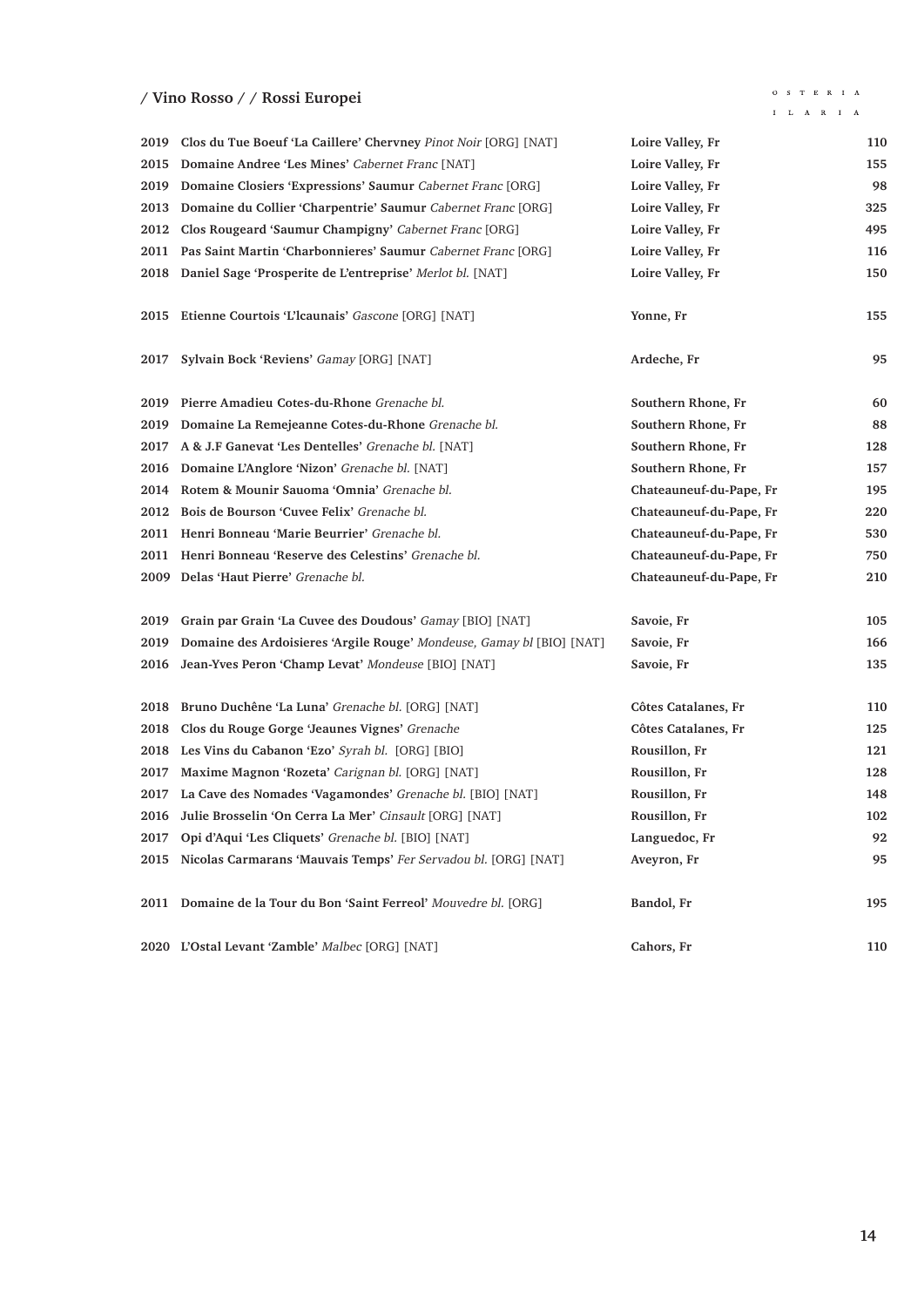$\begin{array}{ccccccccc}\n\text{O} & \text{S} & \text{T} & \text{E} & \text{R} & \text{I} & \text{A}\n\end{array}$  $\mathbf{I} = \mathbf{L} - \mathbf{A} - \mathbf{R} - \mathbf{I} - \mathbf{A}$ 

# **/ Vino Rosso / / Rossi Europei Cont...../**

|      | 2015 Veronica Ortega 'Roc' Mencia                      | Bierzo, Esp      | 145 |
|------|--------------------------------------------------------|------------------|-----|
|      | 2020 Moraza 'San Vicente' Tempranillo [ORG]            | Rioja, Esp       | 88  |
|      | 2019 Partida Creus 'BB' Bobal [NAT]                    | Catalunya, Esp   | 98  |
|      | 2019 Partida Creus 'UL' Ull de Llebre [NAT]            | Catalunya, Esp   | 120 |
| 2017 | Còsmic Vinyaters 'Passió' Marcelan [BIO] [NAT]         | Catalunya, Esp   | 93  |
|      | 2018 Envinate 'Benje Tinto' Listan Prieto [ORG]        | Tenerife, Esp    | 87  |
|      | 2017 Envinate 'Parcela Valdemedel' Tinta Amarela [ORG] | Extremadura, Esp | 125 |
| 2019 | Moric Blaufrankisch                                    | Burgenland, Au   | 98  |
|      | 2018 Schnabel 'Ermihof' Rotburger [ORG] [NAT]          | Burgenland, Au   | 155 |
| 2013 | Jagini 'Zagersdorf' Blaufrankisch                      | Burgenland, Au   | 170 |
|      | 2018 Huber Malterdinger Spatburgunder [ORG]            | Baden, Ger       | 125 |
|      | 2016 Péter Wetzer Kékfrankos [NAT]                     | Sopron, Hu       | 75  |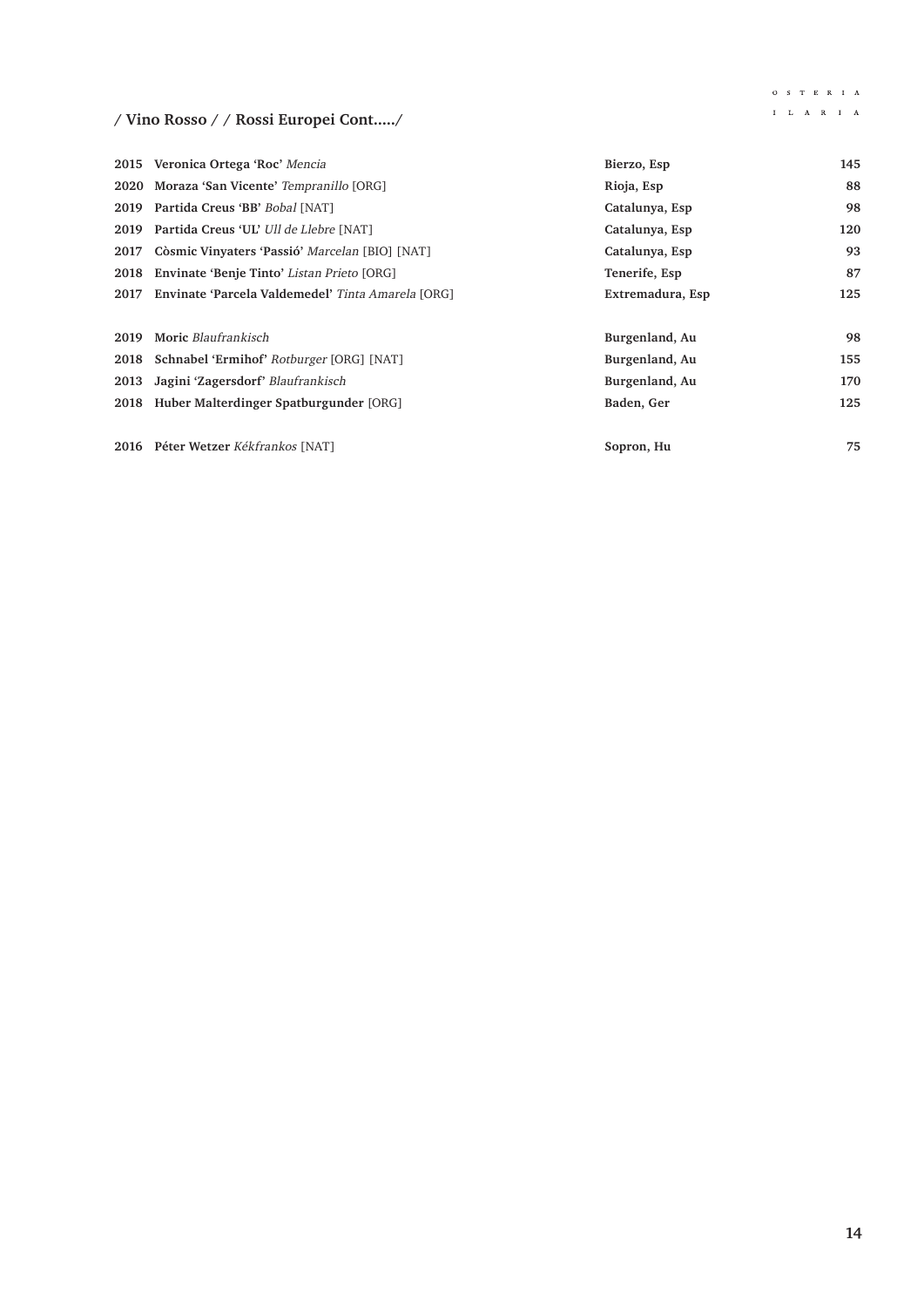# **/ Vino Rosso / / Italiano /**

 $\begin{array}{ccccccccc}\n\text{O} & \text{S} & \text{T} & \text{E} & \text{R} & \text{I} & \text{A}\n\end{array}$ 

|      | 2018 Foradori 'Sgarzon' Teroldego [ORG]               | Dolomites, Trentino        | 158 |
|------|-------------------------------------------------------|----------------------------|-----|
|      | 2011 Foradori 'Granato' Teroldego [ORG]               | Dolomites, Trentino        | 320 |
|      |                                                       |                            |     |
|      | 2020 Antoniotti 'Pramartel' Nebbiolo bl. [ORG]        | Sostegno, Piedmont         | 86  |
| 2016 | Nervi-Conterno Nebbiolo [ORG]                         | Gattinara, Piedmont        | 204 |
| 2015 | Antoniolo Riserva Nebbiolo                            | Gattinara, Piedmont        | 160 |
| 2019 | Platinetti Guido Vespolina                            | Colline Novaresi, Piedmont | 98  |
| 2018 | Scarpa 'Casacarpa' Barbera [ORG]                      | Asti, Piedmont             | 84  |
| 2011 | Luciano Sandrone 'Valmaggiore' Nebbiolo [ORG]         | Alba, Piedmont             | 205 |
| 2020 | De Forville Nebbiolo                                  | Langhe, Piedmont           | 88  |
| 2020 | G.D Vajra 'Clare JC' Nebbiolo                         | Langhe, Piedmont           | 96  |
|      |                                                       |                            |     |
|      | 2016 Poderi Colla 'Roncaglie' Nebbiolo                | Barbaresco, Piedmont       | 295 |
| 2015 | Olek Bondonio 'Roncagliette' Nebbiolo                 | Barbaresco, Piedmont       | 220 |
|      | 2013 Roagna 'Paje' Nebbiolo [ORG]                     | Barbaresco, Piedmont       | 398 |
|      |                                                       |                            |     |
| 2013 | Marcarini 'Brunate' Nebbiolo                          | Barolo, Piedmont           | 260 |
| 2017 | Giacomo Borgogno Nebbiolo                             | Barolo, Piedmont           | 172 |
| 2016 | Cascina Sot Nebbiolo                                  | Barolo, Piedmont           | 240 |
| 2015 | G.D. Vajra 'Albe' Nebbiolo                            | Barolo, Piedmont           | 220 |
| 2014 | Giovanni Canonica 'Paiagallo' Nebbiolo [ORG]          | Barolo, Piedmont           | 270 |
| 2016 | Giacomo Conterno 'Francia' Monforte d'Alba Nebbiolo   | Barolo, Piedmont           | 840 |
| 2010 | Elio Sandri 'Perno' Riserva Monforte d'Alba Nebbiolo  | Barolo, Piedmont           | 250 |
|      |                                                       |                            |     |
|      |                                                       |                            |     |
| 2020 | Barbacan 'Alpi Retiche' Chiavennasca [ORG]            | Valtellina, Lombardy       | 125 |
| 2017 | Ar Pe Pe 'Pettirosso' Chiavennasca                    | Valtellina, Lombardy       | 132 |
| 2013 | Lino Maga 'Barbacarlo' Croatina bl. [ORG]             | Oltrepò Pavese, Lombardy   | 225 |
| 2002 | Lino Maga 'Barbacarlo' Croatina bl. [ORG]             | Oltrepò Pavese, Lombardy   | 265 |
| 1994 | Lino Maga 'Barbacarlo' Croatina bl. [ORG]             | Oltrepò Pavese, Lombardy   | 310 |
| 2020 | La Dama 'Classico' Corvina bl.                        | Valpolicella, Veneto       | 65  |
|      | 2010 Giuseppe Quintarelli 'Rosso del Bepi Corvina bl. | Valpolicella, Veneto       | 495 |

**Balia di Zole 'Balitore'** Sangiovese **Emilia Romagna 65**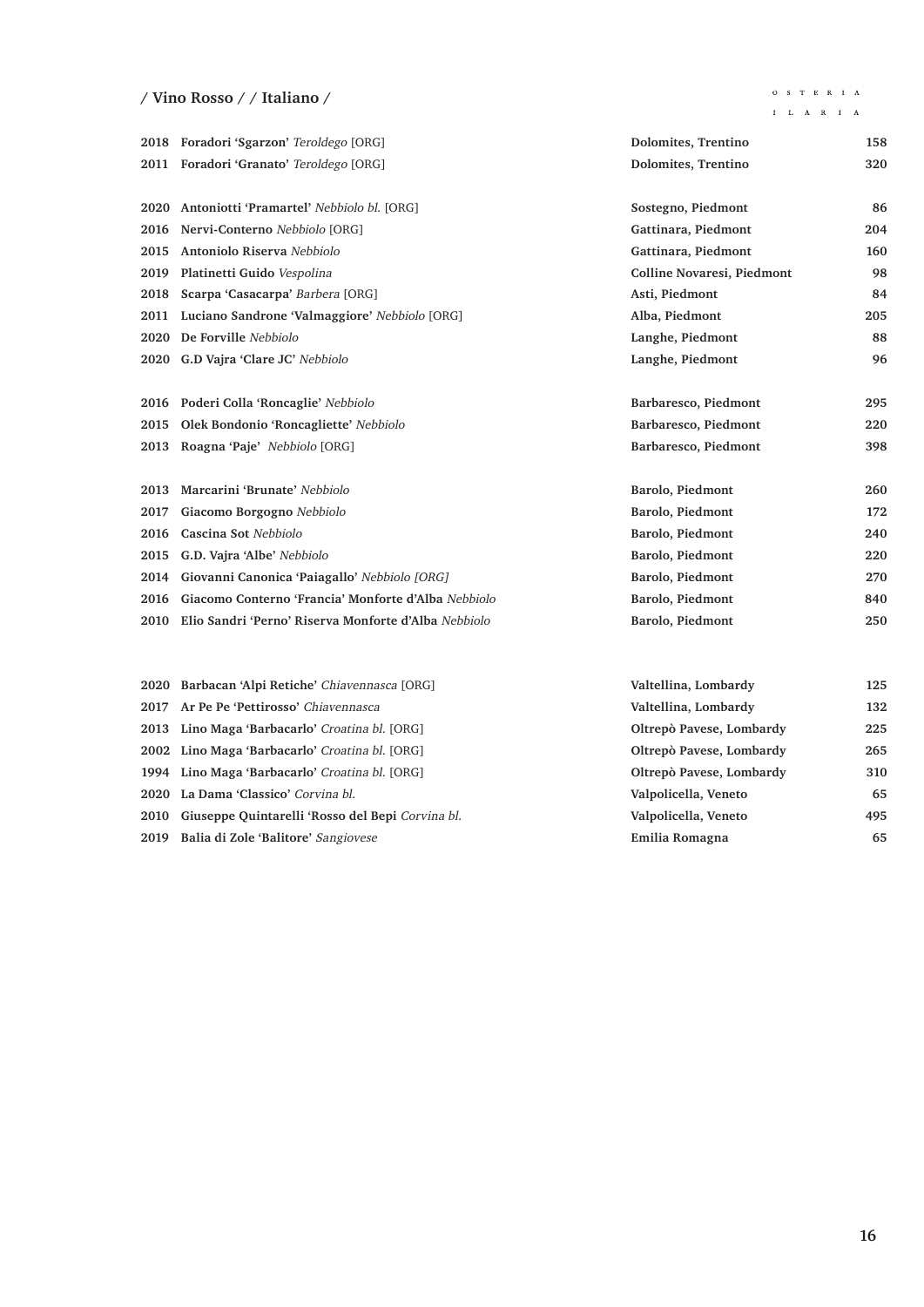### **/ Vino Rosso / / Italiano Cont...**

#### $\begin{array}{ccccccccc}\n\text{O} & \text{S} & \text{T} & \text{E} & \text{R} & \text{I} & \text{A}\n\end{array}$

| Migliarina Montozzi Sangiovese [ORG]                         | Tuscany                                                                                                                                                                                                                                                                         | 80                                             |
|--------------------------------------------------------------|---------------------------------------------------------------------------------------------------------------------------------------------------------------------------------------------------------------------------------------------------------------------------------|------------------------------------------------|
| Paolo e Lorenzo Marchionni Sangiovese [ORG]                  | Tuscany                                                                                                                                                                                                                                                                         | 93                                             |
| Dote 'Infrared' Syrah [NAT]                                  | Tuscany                                                                                                                                                                                                                                                                         | 101                                            |
| Massa Vecchia Sangiovese [NAT]                               | Tuscany                                                                                                                                                                                                                                                                         | 198                                            |
| Felsina 'Fontalloro' Sangiovese [ORG]                        | Tuscany                                                                                                                                                                                                                                                                         | 290                                            |
| San Giusto Percarlo Sangiovese [ORG]                         | Tuscany                                                                                                                                                                                                                                                                         | 350                                            |
| Castello dei Rampolla 'Sammarco' Cabernet bl.                | Tuscany                                                                                                                                                                                                                                                                         | 550                                            |
| Talenti Rosso di Montalcino Sangiovese                       | Tuscany                                                                                                                                                                                                                                                                         | 85                                             |
| Monteraponi Sangiovese [ORG]                                 | Chianti Classico, Tuscany                                                                                                                                                                                                                                                       | 130                                            |
| San Giusto Sangiovese [ORG]                                  | Chianti Classico, Tuscany                                                                                                                                                                                                                                                       | 132                                            |
| Castagnoli Sangiovese [ORG]                                  | Chianti Classico, Tuscany                                                                                                                                                                                                                                                       | 94                                             |
| Monsanto Sangiovese                                          | Chianti Classico, Tuscany                                                                                                                                                                                                                                                       | 88                                             |
| Pian dell Orino 'Versante' Sangiovese [ORG]                  | Brunello di Montalcino, Tuscany                                                                                                                                                                                                                                                 | 429                                            |
| Salvioni 'La Cerbaiola' Sangiovese [ORG]                     | Brunello di Montalcino, Tuscany                                                                                                                                                                                                                                                 | 437                                            |
| 2010 Valdicava Sangiovese                                    | Brunello di Montalcino, Tuscany                                                                                                                                                                                                                                                 | 475                                            |
|                                                              |                                                                                                                                                                                                                                                                                 |                                                |
|                                                              |                                                                                                                                                                                                                                                                                 | 87                                             |
|                                                              |                                                                                                                                                                                                                                                                                 | 216                                            |
|                                                              |                                                                                                                                                                                                                                                                                 | 118                                            |
|                                                              |                                                                                                                                                                                                                                                                                 | 385                                            |
|                                                              |                                                                                                                                                                                                                                                                                 | 77                                             |
|                                                              | Lazio                                                                                                                                                                                                                                                                           | 195                                            |
| Ognostro Aglianico [ORG] [NAT]                               | Campania                                                                                                                                                                                                                                                                        | 185                                            |
| 2020 Lamoresca 'Nerocapitano' Frappato [ORG]                 | San Michele, Sicily                                                                                                                                                                                                                                                             | 81                                             |
| 2017 Frank Cornelissen 'Magma' Nerello Mascalese [ORG] [NAT] | Mt Etna, Sicily                                                                                                                                                                                                                                                                 | 650                                            |
|                                                              | Ajola Rossetto Sangiovese [ORG] [NAT]<br>Paolo Bea 'Pipparello' Riserva Sangiovese bl. [BIO]<br>Tabarrini 'Boccatone' Montefalco Rosso Sangiovese, Sagrantino<br>Emidio Pepe Montepulciano [BIO]<br>Damiano Ciolli 'Silene' Cesanese<br>Le Coste 'Carbo' Sangiovese [ORG] [NAT] | Umbria<br>Umbria<br>Umbria<br>Abruzzo<br>Lazio |

- **Frank Cornelissen 'Munjebel'** Nerello Mascalese [NAT] [NAT] **Mt Etna, Sicily 190**
- **Eduardo Torres 'Versante Nord'** Nerello Mascalese [ORG] [NAT] **Mt Etna, Sicily 145**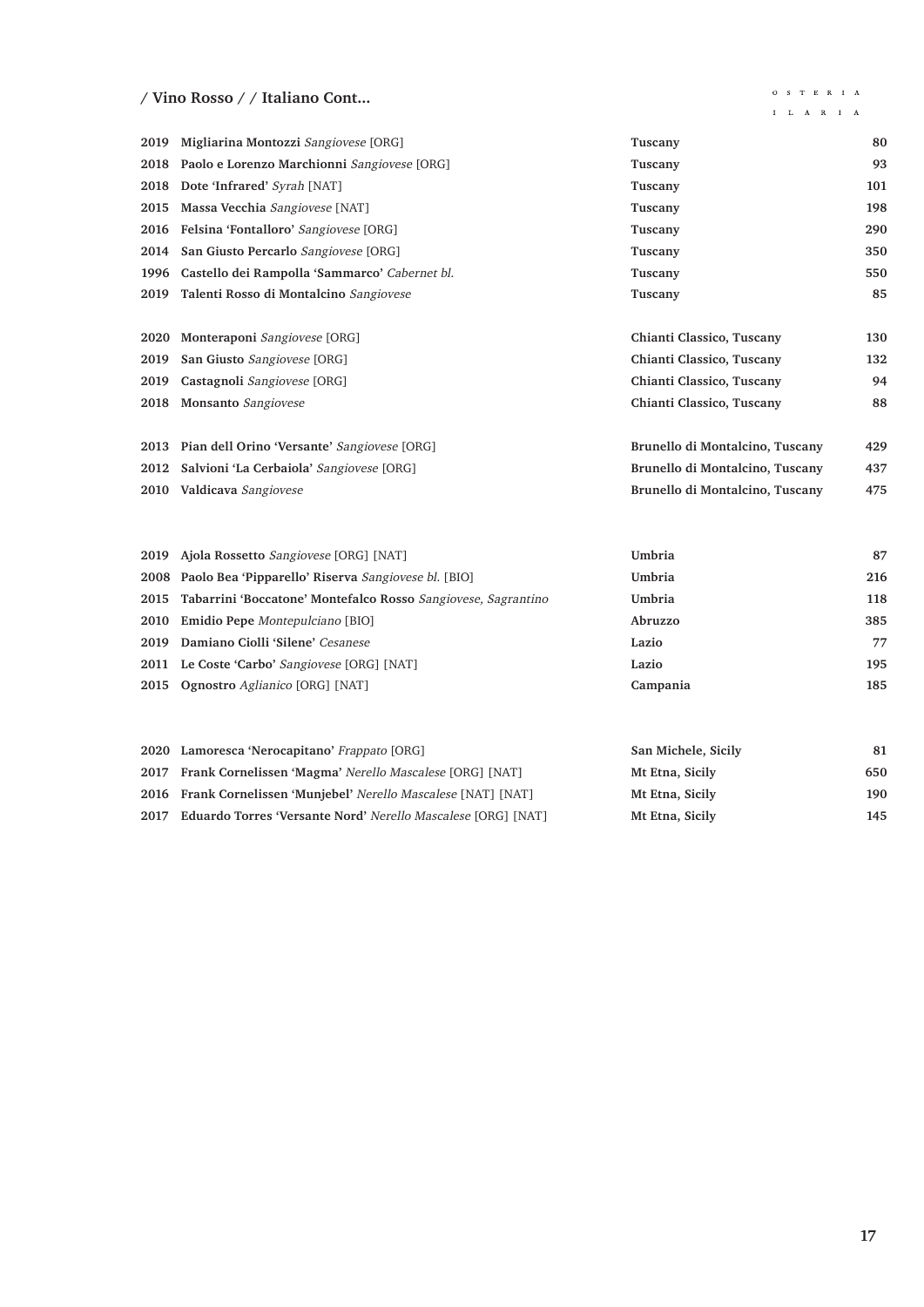### **/ Vino Rosso / / Shiraz & Cabernet**

## $\begin{array}{ccccccccc}\bullet\;&\; S & T & E & R & I & A\end{array}$

|      | 2021 Luke Lambert Syrah                                           | Yarra Valley, Vic             | 98  |
|------|-------------------------------------------------------------------|-------------------------------|-----|
| 2021 | Mayer Syrah                                                       | Yarra Valley, Vic             | 115 |
|      | 2006 Yarra Yarra Syrah, Viognier                                  | Yarra Valley, Vic             | 198 |
| 2019 | Cobaw Ridge Syrah [ORG]                                           | Macedon Ranges, Vic           | 130 |
| 2018 | Syrahmi 'XV' Shiraz                                               | Heathcote, Vic                | 126 |
|      |                                                                   |                               |     |
| 2021 | Riley Harrison 'Black Hound' Syrah                                | Adelaide Hills, SA            | 85  |
| 2020 | Tom Shobbrook 'Poco Rosso' Syrah [NAT]                            | Barossa Valley, SA            | 70  |
|      |                                                                   |                               |     |
| 2019 | Domaine des Pierres Seches 'Sylvain' Syrah                        | Northern Rhone, Fr            | 92  |
|      |                                                                   |                               |     |
| 2018 | Jean-Luc Jamet 'Terrasses' Syrah                                  | Cote Rotie, Fr                | 390 |
| 2007 | Delas Frères 'Seigneur de Maugiron' Syrah                         | Cote Rotie, Fr                | 195 |
| 2018 | Pierre Gonon 'Les Iles Feray' Syrah [ORG]                         | Ardeche, Fr                   | 163 |
| 2017 | Pierre Gonon Syrah [ORG]                                          | Saint-Joseph, Fr              | 250 |
| 2018 | Herve Souhat 'Saint Epine' Syrah [ORG] [NAT]                      | Saint-Joseph, Fr              | 210 |
| 2016 | Thierry Allemand 'Reynard' Syrah [ORG] [NAT]                      | Cornas, Fr                    | 530 |
|      |                                                                   |                               |     |
| 2016 | Mount Mary 'Quintet' Cabernet bl. [ORG]                           | Yarra Valley, Vic             | 295 |
| 2013 | Wantirna Estate 'Amelia' Cabernet bl.                             | Yarra Valley, Vic             | 250 |
| 2021 | Joshua Cooper 'Spring' Cabernet Sauvignon                         | Pyrenees, Vic                 | 96  |
| 2012 | Cloudburst Cabernet Sauvignon [BIO]                               | Margaret River, WA            | 350 |
|      |                                                                   |                               |     |
|      | 2014 JB Neufeld Cabernet Sauvignon                                | Yakima Valley-Washington, USA | 156 |
|      | 2016 Ceritas 'Peter Martin Ray Vineyard' Cabernet-Sauvignon [ORG] | Santa Cruz-California, USA    | 330 |
|      |                                                                   |                               |     |
| 2019 | Jean Faure 'La Reserve' Saint Emilion Merlot bl. [ORG]            | Bordeaux, Fr                  | 128 |
|      | 2006 Château Ducru-Beaucaillou '2nd GCC' St Julien Cabernet bl.   | Bordeaux, Fr                  | 678 |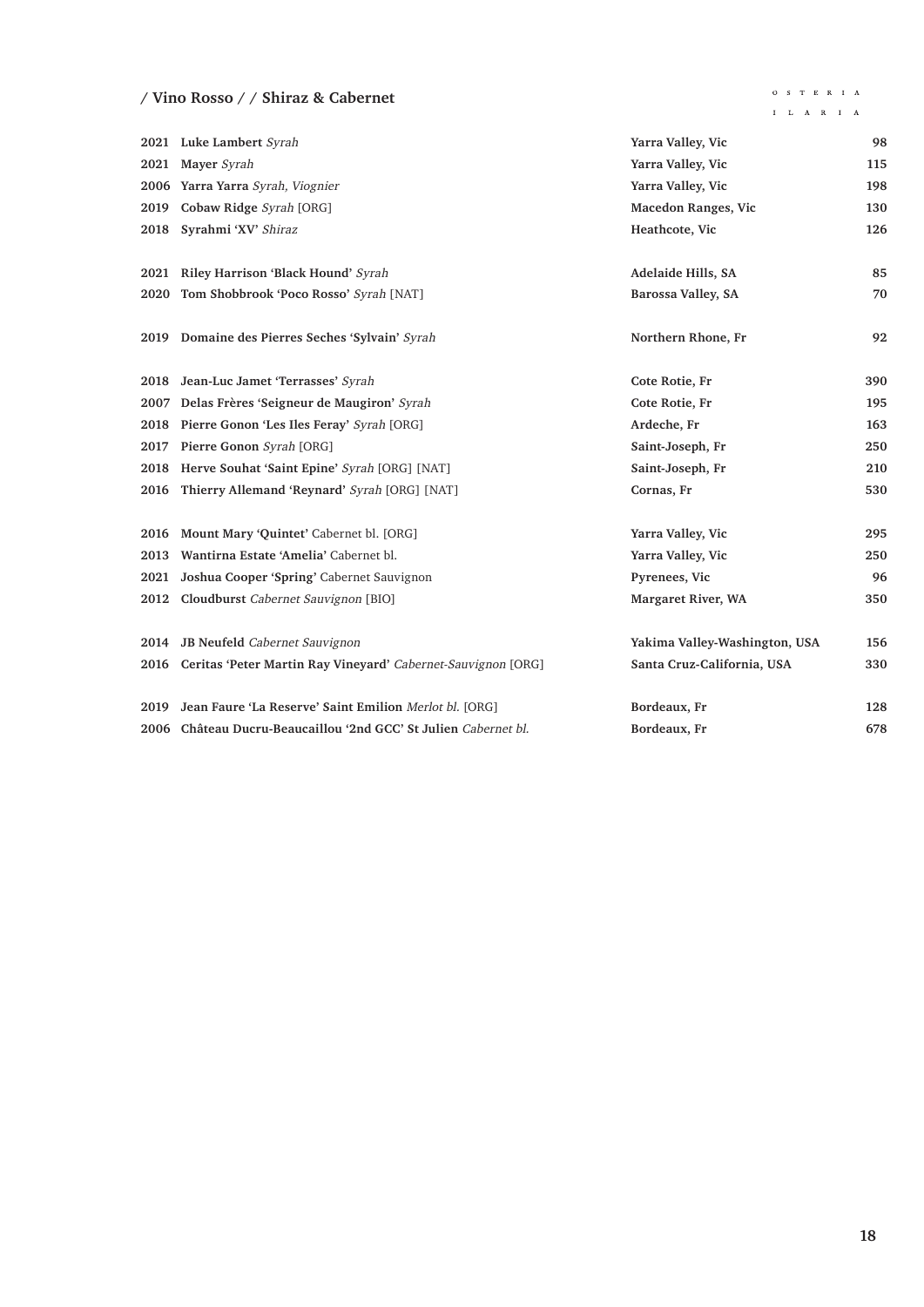### **/ Vino Dolce /**

|      | 2019 Inkwell 'Dark Star' Late Harvest Fortified Zinfandel           | McLaren Vale, SA  | 16/89  |
|------|---------------------------------------------------------------------|-------------------|--------|
| 2017 | Fighting Gully 'Moelleux' Petit Manseng - 375ml                     | Beechworth, Vic   | 62     |
| 2015 | Kusuda Trockenbeerenauslese Riesling - 375ml                        | Martinborough, NZ | 255    |
| 2016 | Joh.Jos.Prum 'Gracher Himmelreich' Spatlese Riesling -750ml         | Mosel, Ger        | 195    |
|      | 2005 R-v-Kesselstatt 'Piesporter' GG Auslese Riesling [ORG]- 375ml  | Mosel, Ger        | 141    |
|      | 2018 Bera, Moscato - 375ml                                          | Asti, It          | 40     |
|      | 2015 Pieropan 'Le Colombare' Reciote di Soave Garganega [ORG]-500ml | Tuscany, It       | 75     |
|      | 2012 San Felice 'Belcaro' Vin Santo Trebbiano bl. - 750ml           | Tuscany, It       | 16/130 |
| 2018 | Homonna 'Edes Harmas' Furmint - 500ml                               | Tokaj, Hu         | 22/110 |
| 2020 | Thierry Germain 'Cep by Cep' Coteaux du Layon Chenin Blanc          | Loire Valley, Fr  | 12/90  |
|      | 2013 Chateau d'Yquem Sauternes Semillon bl. - 375ml                 | Bordeaux, Fr      | 750    |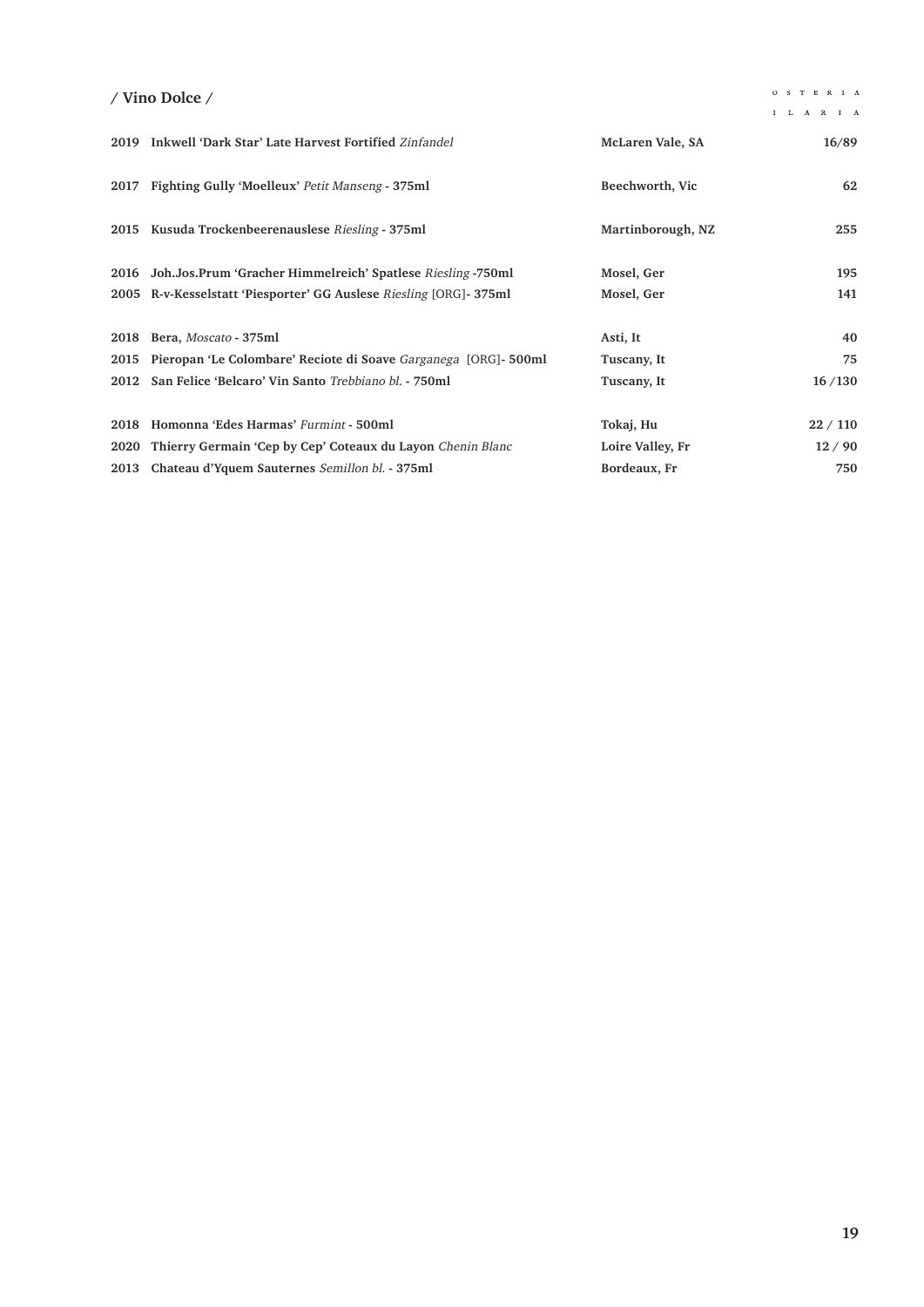# **/ Amari /**

 $\mathbf{I} = \mathbf{L} - \mathbf{A} - \mathbf{R} - \mathbf{I} - \mathbf{A}$ 

| <b>Braulio</b>                           | Bormio, It       | 12 |
|------------------------------------------|------------------|----|
| Cappelletti 'Sfumato'                    | Trentino, It     | 12 |
| Cappelletti 'Elisir Novasalus'           | Trentino, It     | 11 |
| Fratelli-Branca 'Branca Menta'           | Lombardy, It     | 12 |
| Fratelli-Branca 'Fernet Branca'          | Lombardy, It     | 12 |
| <b>Amaro Nonino</b>                      | Friuli, It       | 14 |
| <b>Amaro Montenegro</b>                  | Bologna, It      | 10 |
| Cantina Indigeno 'Genziana'              | Abruzzo, It      | 14 |
| Fratelli Francoli Antico Alpino 'Noveis' | Piedmont, It     | 13 |
| Distilleria Gualco 'Amaro Soldatini'     | Piedmont, It     | 17 |
| Cynar 'Carciofi Bitter'                  | Piedmont, It     | 10 |
| Amarot 8                                 | Piedmont, It     | 13 |
| Argalà Amaro Alpino                      | Piedmont, It     | 14 |
| Amaro Venti                              | Piedmont, It     | 13 |
| Vecchio Amaro del Capo                   | Calabria, It     | 12 |
| Vecchio Amaro del Capo 'Riserva'         | Calabria, It     | 20 |
| Amaro Lucano 'Anniversario'              | Basilicata, It   | 14 |
| La Voldotaine 'Dente Di Leone'           | Saint Marcel, It | 15 |
| Bresca Dorada 'Mirto'                    | Sardinia, It     | 15 |
| Rucolino                                 | Ischia, It       | 12 |
| Averna                                   | Sicily, It       | 10 |
| <b>Autnomy Native Australian Amaro</b>   | Spotswood, Vic   | 13 |
| Maidenii 'Nocturne' Vin Amer             | Harcourt, Vic    | 14 |
| <b>Marionette Nocino</b>                 | Melbourne, Vic   | 14 |
| Never Never Black Juniper Amaro          | McLaren Vale, SA | 15 |
| London Amaro 'Stellacello'               | England, UK      | 14 |

#### **/ Vermouth /**

| La Cerba                                      | Brescia, It             | 15 |
|-----------------------------------------------|-------------------------|----|
| Cocchi Americano                              | Asti, It                | 12 |
| Quaglia Berto Superiore Rosso                 | Turin, It               | 14 |
| Del Professore Supriore                       | Piedmont, It            | 13 |
| Distilleria Gualco 'Vinum Absinthiatum' Rosso | Piedmont, It            | 15 |
| Punt e Mes                                    | Turin, It               | 11 |
| Scarpa                                        | Turin, It               | 12 |
| Antica Formula                                | Turin, It               | 14 |
| Macchia 'Mediterraneo'                        | Sardinia, It            | 17 |
| <b>Lillet Rose</b>                            | Bordeaux, Fra           | 12 |
| <b>Casa Mariol Vermut Negre</b>               | Catalonia, Sp           | 11 |
| Partida Creus Muz Rosso                       | Bonastre, Sp            | 13 |
| <b>Outlandish Claims Bitter Tonic White</b>   | <b>Tamar River, Tas</b> | 13 |
| Maidenii Classic                              | Macedon, Vic            | 11 |
| Maidenii Sweet                                | Macedon, Vic            | 11 |
| <b>Allies Mornington Pinot</b>                | Mornington, Vic         | 14 |
| <b>Imperial Measures Sweet</b>                | Thebarton, SA           | 14 |
|                                               |                         |    |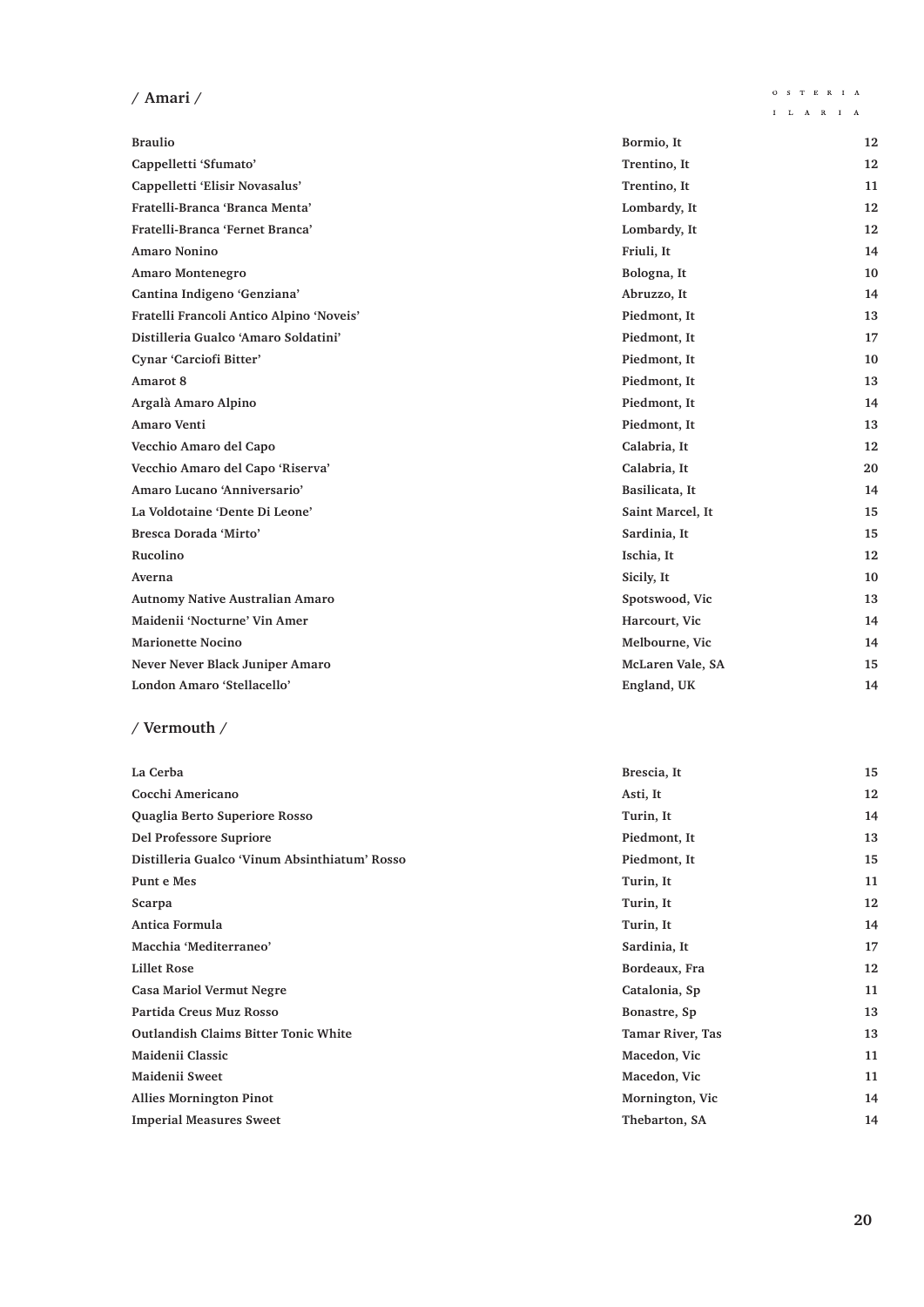# **/ Whiskey /**

 $\begin{array}{ccccccccc}\n\textbf{I} & \textbf{L} & \textbf{A} & \textbf{R} & \textbf{I} & \textbf{A}\n\end{array}$ 

| Hellyers 15yo 'Original Canister'                  | Havenview, Tas           | 22 |
|----------------------------------------------------|--------------------------|----|
| Limeburners 'Port Cask, Cask Strength' Single Malt | Robinson, WA             | 26 |
| <b>Starward Solera Single Malt</b>                 | Port Melbourne, Vic      | 17 |
| Nikka 'Taketsuru' Pure Malt Blended Whisky         | Yoichi, Jp               | 18 |
| White Oak 'Tokinoka' Blend                         | Akashi, Jp               | 20 |
| Mars Komagatake 'Double Cellar' Single Malt 2018   | Nagano, Jp               | 38 |
| Aberlour 'A'bunadh'                                | Highlands, Sct           | 19 |
| Edradour 10yr                                      | Highlands, Sct           | 17 |
| Clynelish 14yr                                     | Highlands, Sct           | 17 |
| Wolfburn 'Aurora'                                  | Highlands, Sct           | 16 |
| Adelphi Glenborrodale 'Batch No.5' 8yr             | Speyside, Highlands, Sct | 18 |
| Talisker 10yr                                      | Skye, Sct                | 13 |
| Glenfarclas 15yr                                   | Speyside, Sct            | 22 |
| Ardberg 10yr                                       | Islay, Sct               | 13 |
| Auchentoshen 12yr                                  | Lowlands, Sct            | 15 |
| <b>Bladnoch 10vr</b>                               | Lowlands, Sct            | 17 |
| <b>Bushmills 16yr</b>                              | Bushmills, N. Ire        | 22 |
| <b>Koval Bourbon</b>                               | Chicago, USA             | 16 |
| <b>Kings County Cask Strength Bourbon</b>          | New York, USA            | 25 |
|                                                    |                          |    |